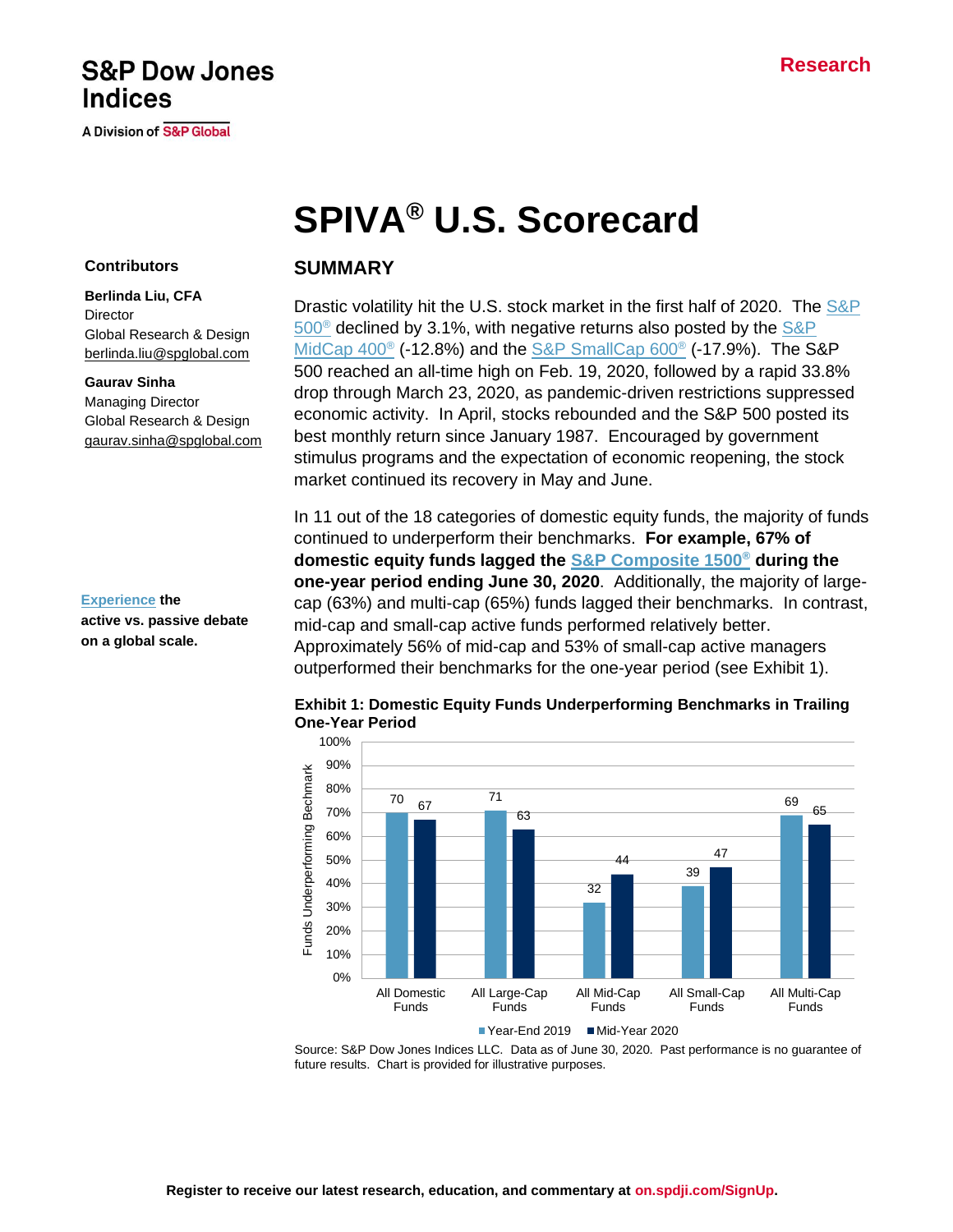Growth funds led across all capitalization segments in the one-year period; 74% of large-cap growth, 83% of mid-cap growth, and 89% of small-cap growth funds beat their benchmarks. However, their recent success was not enough to offset previous underperformance; 92% of large-cap growth, 74% of mid-cap growth, and 75% of small-cap growth funds underperformed over the past 15 years.

Value funds continued to lag their benchmarks over all time horizons; 73% of large-cap value, 59% of small-cap value, and 91% of multi-cap value funds underperformed their benchmarks over the past year. Mid-cap value funds were the only exception, with 62% outperforming the [S&P MidCap 400](https://www.spglobal.com/spdji/en/indices/strategy/sp-midcap-400-value/#overview)  [Value](https://www.spglobal.com/spdji/en/indices/strategy/sp-midcap-400-value/#overview) for the one-year period. For all investment horizons longer than three years, however, more than two-thirds of value funds across all capitalization segments underperformed their benchmarks.

# **Despite divergent results over the one-year horizon, both growth and value funds underperformed their benchmarks over the past decade. Large-cap (growth 82%, value 86%), mid-cap (60%, 81%), and small-cap (57%, 90%) all delivered painful results.**

The pandemic also has a negative impact on global equities. The [S&P International 700,](https://www.spglobal.com/spdji/en/indices/equity/sp-international-700/#overview) a barometer for international equities, lost 10.4% in the first six months of 2020. At least one-half of global funds, international funds, and international small-cap funds lagged their benchmarks for the one-year period. Emerging market funds had a better go of it, with 52% beating the [S&P/IFCI Composite,](https://www.spglobal.com/spdji/en/indices/equity/sp-ifci-composite/#overview) but it did not carry its success over to any longer time period (see Report 6).

# **Fixed income results were not much different. In 13 out of the 14 fixed income categories, the majority of funds failed to keep up with their benchmarks** (see Report 11).

Government funds struggled across tenors, with 92%, 63%, and 68% underperforming in the long, intermediate, and short-term buckets, respectively, over the past year. Government bond funds in general had a miserable decade, as an incredible 99% of long bond funds failed to clear the bar over the past 10 years, along with 82% and 75% of intermediate and short bond funds, respectively.

Investment-grade funds had split results. While the vast majority of long funds (98%) and short funds (90%) underperformed, one-half of intermediate funds managed to outperform over the one-year period. High-yield funds had little reason to celebrate, with 68% falling short. These results matched their longer-term track records: more than 97% of high yield and investment-grade long funds fell short of their benchmark over the decade, but roughly one-half of the investment-grade intermediate and short funds did outperform.

SPIVA's accounting for survivorship bias continues to be a valuable cautionary tale. Fund liquidation numbers across segments regularly reached into the 60% range over a 15-year horizon.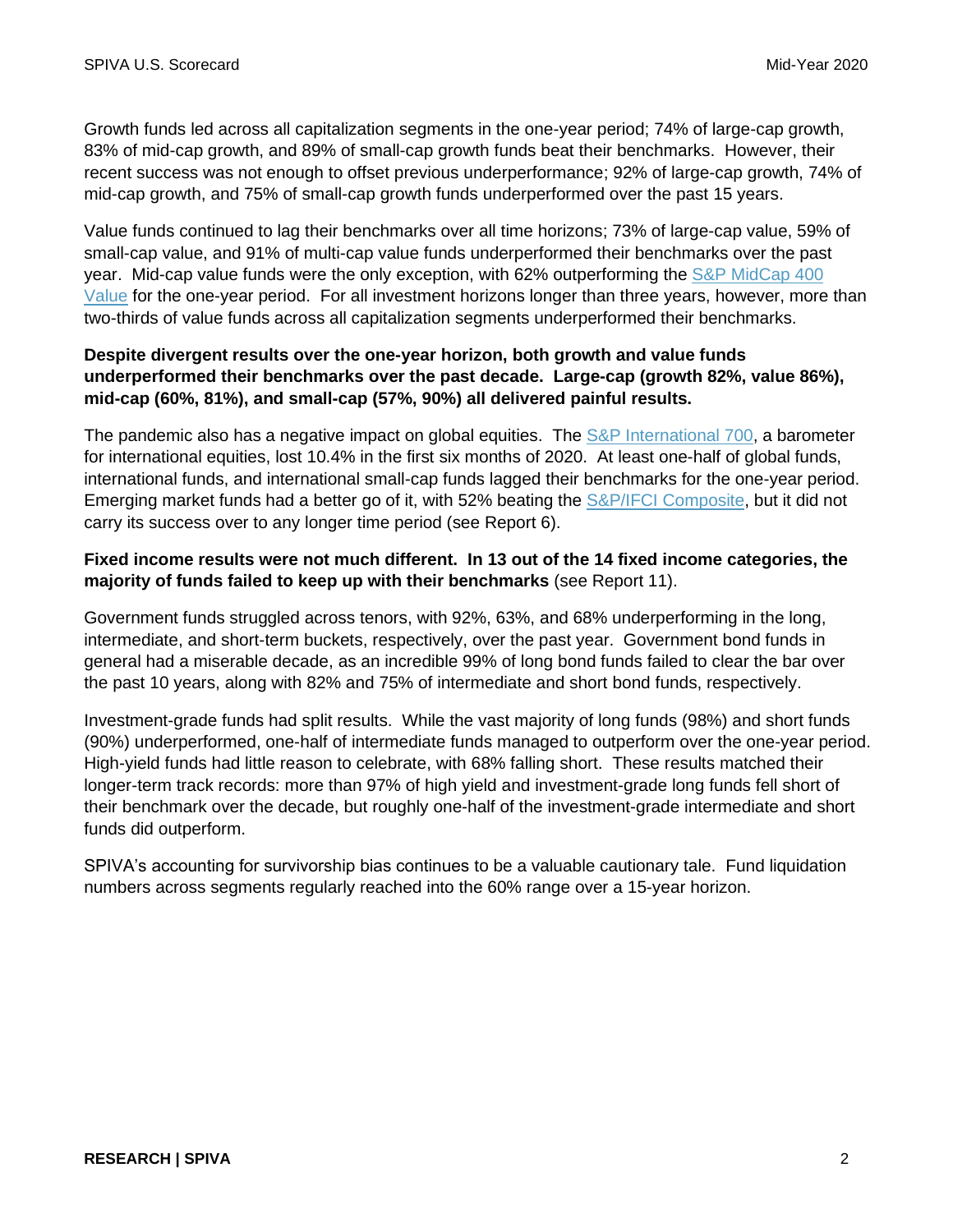# **A UNIQUE SCORECARD FOR THE ACTIVE VERSUS PASSIVE DEBATE**

There is nothing novel about the index-versus-active debate. It has been a contentious subject for decades, and there are a few strong believers on both sides, with the vast majority of market participants unsure of which is the better way to invest. Since its first publication in 2002, the SPIVA Scorecard has served as the de facto scorekeeper of the active-versus-passive debate. When headline numbers have deviated from their beliefs, we have heard passionate arguments from both camps.

Often far more fascinating but less seen than the SPIVA Scorecard's widely cited headline numbers is a rich data set that addresses issues related to measurement techniques, universe composition, and fund survivorship. These data sets are rooted in the following fundamental principles of the SPIVA Scorecard, with which regular readers will be familiar.

- **Survivorship Bias Correction**: Many funds might be liquidated or merged during a period of study. However, for someone making an investment decision at the beginning of the period, these funds are part of the opportunity set. Unlike other commonly available comparison reports, SPIVA Scorecards account for the entire opportunity set—not just the survivors—thereby eliminating survivorship bias.
- **Apples-to-Apples Comparison**: Fund returns are often compared to popular benchmarks such as the S&P 500, regardless of size or style classification. SPIVA Scorecards avoid this pitfall by measuring a fund's returns against the returns of a benchmark appropriate for that particular investment category.
- **Asset-Weighted Returns**: Average returns for a fund group are often calculated using only equal weighting, which results in the returns of a USD 10 billion fund affecting the average in the same manner as the returns of a USD 10 million fund. An accurate representation of how market participants fared in a particular period can be ascertained by calculating weighted average returns where each fund's return is weighted by net assets. SPIVA Scorecards show both equal- and asset-weighted averages.
- **Style Consistency**: SPIVA Scorecards measure style consistency for each style category across different time horizons. Style consistency is an important metric because style drift (the tendency of funds to diverge from their initial investment categorization) can have an impact on asset allocation decisions.
- **Data Cleaning**: SPIVA Scorecards avoid double counting multiple share classes in all count-based calculations, using only the share class with greater assets. Since this is meant to be a scorecard for active managers, it excludes index funds, leveraged and inverse funds, and other index-linked products.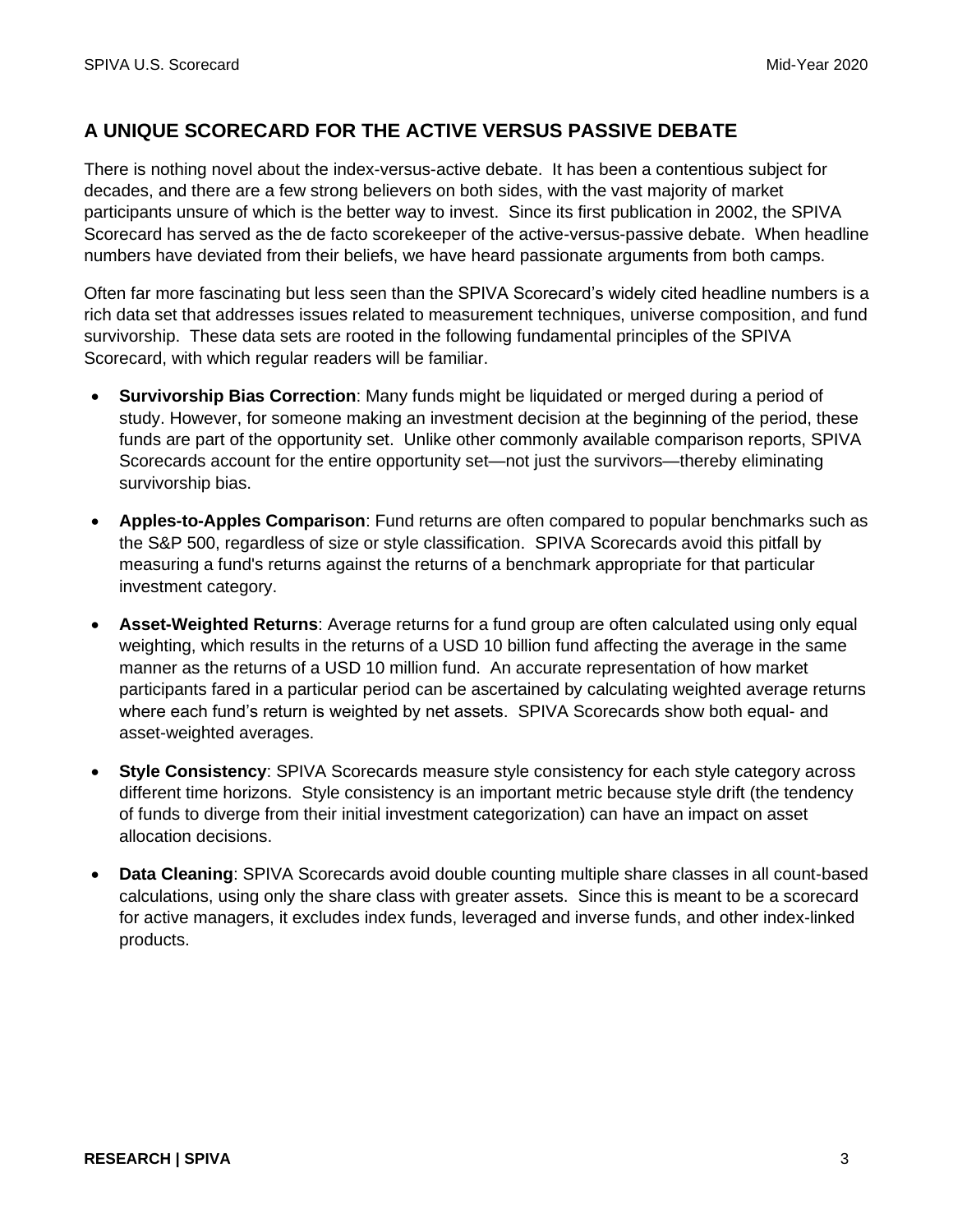# **REPORTS**

| Report 1: Percentage of U.S. Equity Funds Outperformed by Benchmarks |                                   |            |            |            |             |             |  |
|----------------------------------------------------------------------|-----------------------------------|------------|------------|------------|-------------|-------------|--|
| <b>FUND CATEGORY</b>                                                 | <b>COMPARISON INDEX</b>           | 1-YEAR (%) | 3-YEAR (%) | 5-YEAR (%) | 10-YEAR (%) | 15-YEAR (%) |  |
| <b>All Domestic Funds</b>                                            | S&P Composite 1500                | 67.40      | 70.59      | 80.09      | 84.49       | 87.23       |  |
| All Large-Cap Funds                                                  | S&P 500                           | 63.17      | 71.24      | 77.97      | 82.06       | 86.92       |  |
| All Mid-Cap Funds                                                    | S&P MidCap 400                    | 43.69      | 49.66      | 59.34      | 74.51       | 81.37       |  |
| All Small-Cap Funds                                                  | S&P SmallCap 600                  | 46.79      | 56.70      | 66.67      | 75.27       | 81.47       |  |
| All Multi-Cap Funds                                                  | S&P Composite 1500                | 65.02      | 65.61      | 78.02      | 85.88       | 89.38       |  |
| Large-Cap Growth Funds                                               | S&P 500 Growth                    | 25.66      | 48.32      | 61.48      | 82.13       | 92.35       |  |
| Large-Cap Core Funds                                                 | S&P 500                           | 70.70      | 84.42      | 93.07      | 94.71       | 90.63       |  |
| Large-Cap Value Funds                                                | <b>S&amp;P 500 Value</b>          | 72.98      | 75.62      | 81.03      | 86.22       | 79.02       |  |
| Mid-Cap Growth Funds                                                 | S&P MidCap 400 Growth             | 16.79      | 20.77      | 35.00      | 59.89       | 73.86       |  |
| Mid-Cap Core Funds                                                   | S&P MidCap 400                    | 61.62      | 64.60      | 79.82      | 87.58       | 92.66       |  |
| Mid-Cap Value Funds                                                  | S&P MidCap 400 Value              | 38.10      | 67.92      | 74.14      | 80.82       | 82.50       |  |
| Small-Cap Growth Funds                                               | S&P SmallCap 600 Growth           | 11.23      | 20.67      | 40.31      | 57.35       | 74.86       |  |
| <b>Small-Cap Core Funds</b>                                          | S&P SmallCap 600                  | 61.11      | 69.96      | 82.01      | 90.16       | 86.63       |  |
| Small-Cap Value Funds                                                | S&P SmallCap 600 Value            | 59.34      | 79.00      | 80.34      | 89.81       | 85.71       |  |
| Multi-Cap Growth Funds                                               | S&P Composite 1500 Growth         | 57.74      | 62.57      | 75.00      | 83.98       | 90.41       |  |
| Multi-Cap Core Funds                                                 | S&P Composite 1500                | 77.06      | 83.88      | 93.82      | 91.32       | 89.33       |  |
| Multi-Cap Value Funds                                                | S&P Composite 1500 Value          | 90.83      | 89.72      | 89.81      | 88.41       | 86.79       |  |
| <b>Real Estate Funds</b>                                             | <b>S&amp;P United States REIT</b> | 21.52      | 35.37      | 46.43      | 71.43       | 80.82       |  |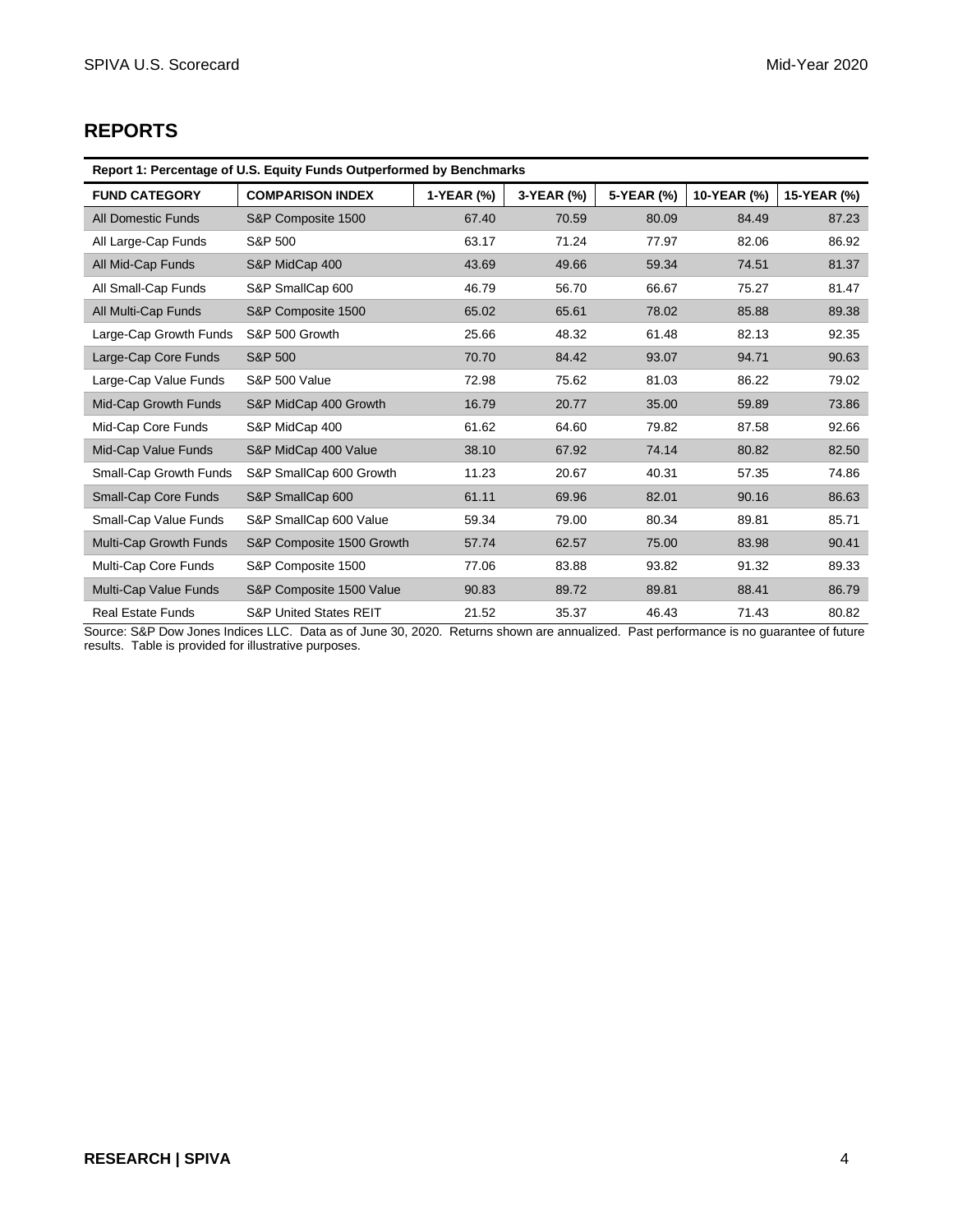| Report 2: Survivorship and Style Consistency of U.S. Equity Funds |                              |                         |                              |  |  |  |
|-------------------------------------------------------------------|------------------------------|-------------------------|------------------------------|--|--|--|
| <b>FUND CATEGORY</b>                                              | <b>NO. OF FUNDS AT START</b> | <b>SURVIVORSHIP (%)</b> | <b>STYLE CONSISTENCY (%)</b> |  |  |  |
| 1-YEAR                                                            |                              |                         |                              |  |  |  |
| <b>All Domestic Funds</b>                                         | 2092                         | 94.46                   | 88.34                        |  |  |  |
| All Large-Cap Funds                                               | 763                          | 95.41                   | 88.47                        |  |  |  |
| All Mid-Cap Funds                                                 | 293                          | 95.90                   | 88.40                        |  |  |  |
| All Small-Cap Funds                                               | 530                          | 92.26                   | 90.75                        |  |  |  |
| All Multi-Cap Funds                                               | 506                          | 94.47                   | 85.57                        |  |  |  |
| Large-Cap Growth Funds                                            | 226                          | 96.46                   | 90.27                        |  |  |  |
| Large-Cap Core Funds                                              | 215                          | 96.28                   | 88.37                        |  |  |  |
| Large-Cap Value Funds                                             | 322                          | 94.10                   | 87.27                        |  |  |  |
| Mid-Cap Growth Funds                                              | 131                          | 96.18                   | 93.13                        |  |  |  |
| Mid-Cap Core Funds                                                | 99                           | 94.95                   | 88.89                        |  |  |  |
| Mid-Cap Value Funds                                               | 63                           | 96.83                   | 77.78                        |  |  |  |
| Small-Cap Growth Funds                                            | 187                          | 93.58                   | 94.65                        |  |  |  |
| Small-Cap Core Funds                                              | 252                          | 92.86                   | 92.46                        |  |  |  |
| Small-Cap Value Funds                                             | 91                           | 87.91                   | 78.02                        |  |  |  |
| Multi-Cap Growth Funds                                            | 168                          | 94.64                   | 87.50                        |  |  |  |
| Multi-Cap Core Funds                                              | 218                          | 95.87                   | 79.82                        |  |  |  |
| Multi-Cap Value Funds                                             | 120                          | 91.67                   | 93.33                        |  |  |  |
| <b>Real Estate Funds</b>                                          | 79                           | 96.20                   | 98.73                        |  |  |  |
| 3-YEAR                                                            |                              |                         |                              |  |  |  |
| All Domestic Funds                                                | 2220                         | 85.95                   | 75.05                        |  |  |  |
| All Large-Cap Funds                                               | 838                          | 86.63                   | 77.68                        |  |  |  |
| All Mid-Cap Funds                                                 | 296                          | 84.46                   | 73.99                        |  |  |  |
| All Small-Cap Funds                                               | 552                          | 85.14                   | 81.88                        |  |  |  |
| All Multi-Cap Funds                                               | 535                          | 86.54                   | 64.49                        |  |  |  |
| Large-Cap Growth Funds                                            | 238                          | 88.66                   | 83.19                        |  |  |  |
| Large-Cap Core Funds                                              | 276                          | 87.32                   | 66.67                        |  |  |  |
| Large-Cap Value Funds                                             | 324                          | 84.57                   | 83.02                        |  |  |  |
| Mid-Cap Growth Funds                                              | 130                          | 85.38                   | 80.00                        |  |  |  |
| Mid-Cap Core Funds                                                | 113                          | 84.07                   | 71.68                        |  |  |  |
| Mid-Cap Value Funds                                               | 53                           | 83.02                   | 64.15                        |  |  |  |
| Small-Cap Growth Funds                                            | 179                          | 86.59                   | 89.94                        |  |  |  |
| Small-Cap Core Funds                                              | 273                          | 84.25                   | 83.15                        |  |  |  |
| Small-Cap Value Funds                                             | 100                          | 85.00                   | 64.00                        |  |  |  |
| Multi-Cap Growth Funds                                            | 187                          | 89.30                   | 63.64                        |  |  |  |
| Multi-Cap Core Funds                                              | 242                          | 85.12                   | 61.57                        |  |  |  |
| Multi-Cap Value Funds                                             | 107                          | 85.05                   | 71.96                        |  |  |  |
| Real Estate Funds                                                 | 82                           | 86.59                   | 97.56                        |  |  |  |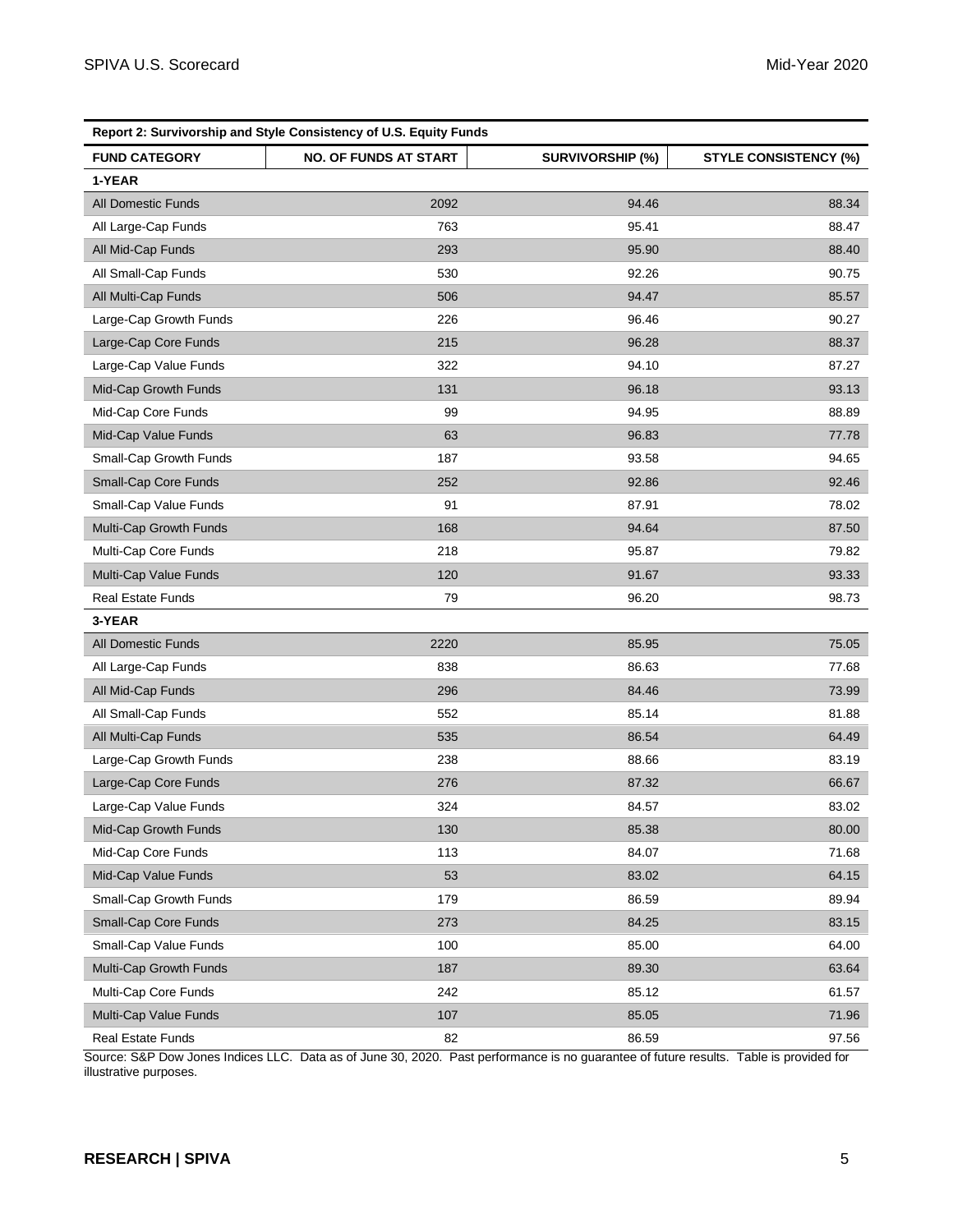| Report 2: Survivorship and Style Consistency of U.S. Equity Funds (cont.) |                              |                         |                              |  |  |
|---------------------------------------------------------------------------|------------------------------|-------------------------|------------------------------|--|--|
| <b>FUND CATEGORY</b>                                                      | <b>NO. OF FUNDS AT START</b> | <b>SURVIVORSHIP (%)</b> | <b>STYLE CONSISTENCY (%)</b> |  |  |
| 5-YEAR                                                                    |                              |                         |                              |  |  |
| <b>All Domestic Funds</b>                                                 | 2346                         | 76.77                   | 66.97                        |  |  |
| All Large-Cap Funds                                                       | 908                          | 76.98                   | 72.69                        |  |  |
| All Mid-Cap Funds                                                         | 332                          | 74.70                   | 59.04                        |  |  |
| All Small-Cap Funds                                                       | 552                          | 78.08                   | 75.18                        |  |  |
| All Multi-Cap Funds                                                       | 555                          | 76.40                   | 54.23                        |  |  |
| Large-Cap Growth Funds                                                    | 257                          | 79.38                   | 81.32                        |  |  |
| Large-Cap Core Funds                                                      | 303                          | 77.56                   | 63.04                        |  |  |
| Large-Cap Value Funds                                                     | 348                          | 74.71                   | 74.71                        |  |  |
| Mid-Cap Growth Funds                                                      | 160                          | 75.63                   | 65.63                        |  |  |
| Mid-Cap Core Funds                                                        | 114                          | 71.93                   | 54.39                        |  |  |
| Mid-Cap Value Funds                                                       | 58                           | 77.59                   | 50.00                        |  |  |
| Small-Cap Growth Funds                                                    | 196                          | 76.53                   | 84.18                        |  |  |
| Small-Cap Core Funds                                                      | 239                          | 78.66                   | 77.41                        |  |  |
| Small-Cap Value Funds                                                     | 117                          | 79.49                   | 55.56                        |  |  |
| Multi-Cap Growth Funds                                                    | 188                          | 80.85                   | 54.26                        |  |  |
| Multi-Cap Core Funds                                                      | 259                          | 75.68                   | 51.74                        |  |  |
| Multi-Cap Value Funds                                                     | 108                          | 70.37                   | 60.19                        |  |  |
| <b>Real Estate Funds</b>                                                  | 84                           | 80.95                   | 96.43                        |  |  |
| 10-YEAR                                                                   |                              |                         |                              |  |  |
| All Domestic Funds                                                        | 2612                         | 62.17                   | 47.21                        |  |  |
| All Large-Cap Funds                                                       | 942                          | 62.00                   | 58.60                        |  |  |
| All Mid-Cap Funds                                                         | 408                          | 59.56                   | 38.48                        |  |  |
| All Small-Cap Funds                                                       | 562                          | 66.55                   | 56.23                        |  |  |
| All Multi-Cap Funds                                                       | 701                          | 60.34                   | 29.81                        |  |  |
| Large-Cap Growth Funds                                                    | 319                          | 59.87                   | 62.38                        |  |  |
| Large-Cap Core Funds                                                      | 340                          | 61.76                   | 55.00                        |  |  |
| Large-Cap Value Funds                                                     | 283                          | 64.66                   | 58.66                        |  |  |
| Mid-Cap Growth Funds                                                      | 182                          | 53.85                   | 54.40                        |  |  |
| Mid-Cap Core Funds                                                        | 153                          | 60.13                   | 28.10                        |  |  |
| Mid-Cap Value Funds                                                       | 73                           | 72.60                   | 20.55                        |  |  |
| Small-Cap Growth Funds                                                    | 211                          | 62.09                   | 71.09                        |  |  |
| Small-Cap Core Funds                                                      | 244                          | 67.62                   | 54.10                        |  |  |
| Small-Cap Value Funds                                                     | 108                          | 73.15                   | 31.48                        |  |  |
| Multi-Cap Growth Funds                                                    | 206                          | 58.25                   | 34.95                        |  |  |
| Multi-Cap Core Funds                                                      | 357                          | 63.03                   | 28.29                        |  |  |
| Multi-Cap Value Funds                                                     | 138                          | 56.52                   | 26.09                        |  |  |
| Real Estate Funds                                                         | 91                           | 82.42                   | 75.82                        |  |  |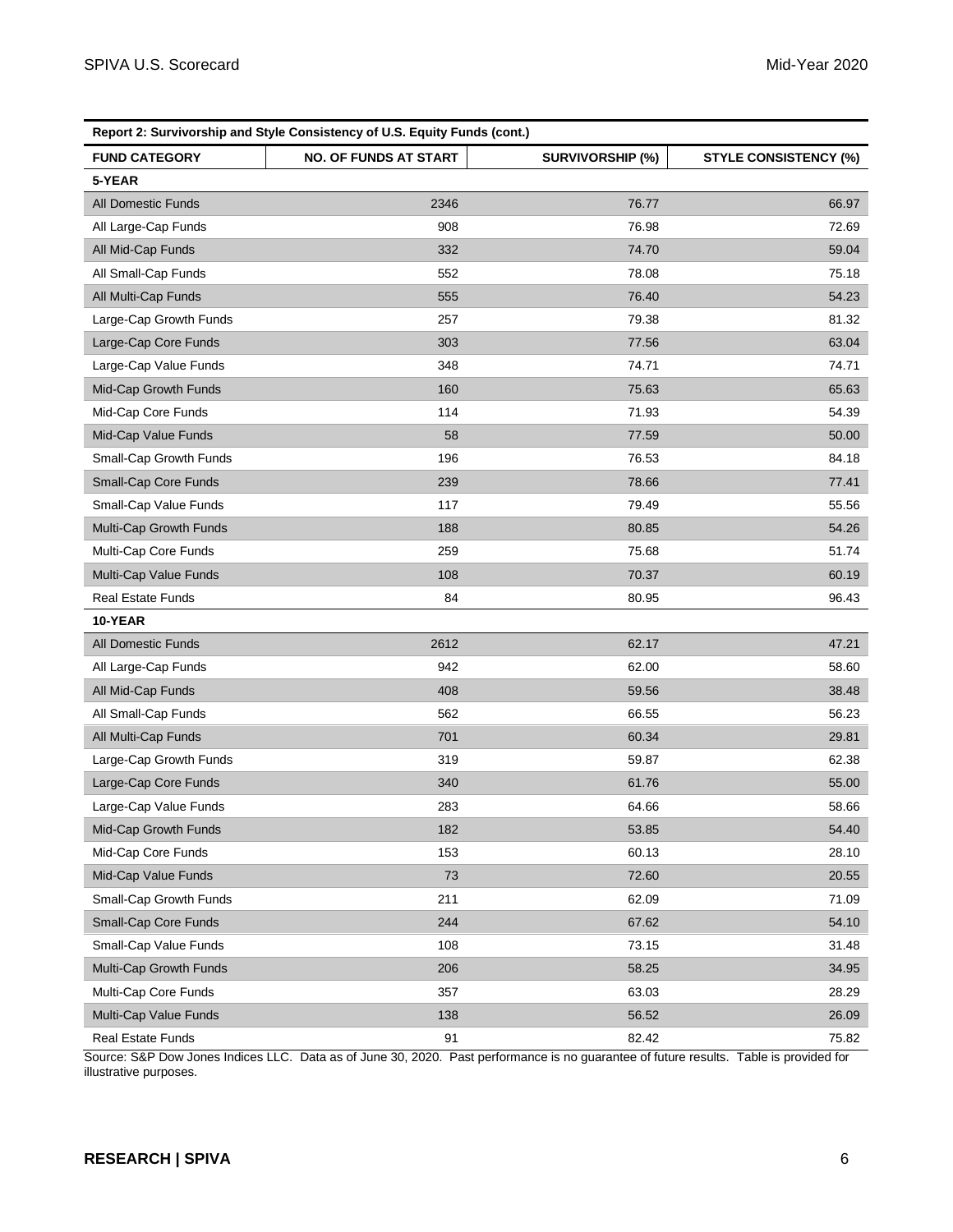| Report 2: Survivorship and Style Consistency of U.S. Equity Funds (cont.) |                              |                         |                              |  |  |
|---------------------------------------------------------------------------|------------------------------|-------------------------|------------------------------|--|--|
| <b>FUND CATEGORY</b>                                                      | <b>NO. OF FUNDS AT START</b> | <b>SURVIVORSHIP (%)</b> | <b>STYLE CONSISTENCY (%)</b> |  |  |
| 15-YEAR                                                                   |                              |                         |                              |  |  |
| <b>All Domestic Funds</b>                                                 | 2145                         | 45.45                   | 49.88                        |  |  |
| All Large-Cap Funds                                                       | 688                          | 42.88                   | 61.63                        |  |  |
| All Mid-Cap Funds                                                         | 365                          | 46.85                   | 41.64                        |  |  |
| All Small-Cap Funds                                                       | 464                          | 48.06                   | 59.05                        |  |  |
| All Multi-Cap Funds                                                       | 631                          | 45.64                   | 35.02                        |  |  |
| Large-Cap Growth Funds                                                    | 196                          | 37.24                   | 66.84                        |  |  |
| Large-Cap Core Funds                                                      | 288                          | 39.24                   | 59.72                        |  |  |
| Large-Cap Value Funds                                                     | 205                          | 53.66                   | 59.51                        |  |  |
| Mid-Cap Growth Funds                                                      | 176                          | 40.91                   | 55.68                        |  |  |
| Mid-Cap Core Funds                                                        | 109                          | 44.04                   | 38.53                        |  |  |
| Mid-Cap Value Funds                                                       | 80                           | 63.75                   | 15.00                        |  |  |
| Small-Cap Growth Funds                                                    | 179                          | 40.22                   | 75.98                        |  |  |
| <b>Small-Cap Core Funds</b>                                               | 202                          | 49.50                   | 54.46                        |  |  |
| Small-Cap Value Funds                                                     | 84                           | 61.90                   | 33.33                        |  |  |
| Multi-Cap Growth Funds                                                    | 146                          | 36.30                   | 41.10                        |  |  |
| Multi-Cap Core Funds                                                      | 328                          | 48.17                   | 34.15                        |  |  |
| Multi-Cap Value Funds                                                     | 159                          | 49.06                   | 31.45                        |  |  |
| <b>Real Estate Funds</b>                                                  | 73                           | 61.64                   | 73.97                        |  |  |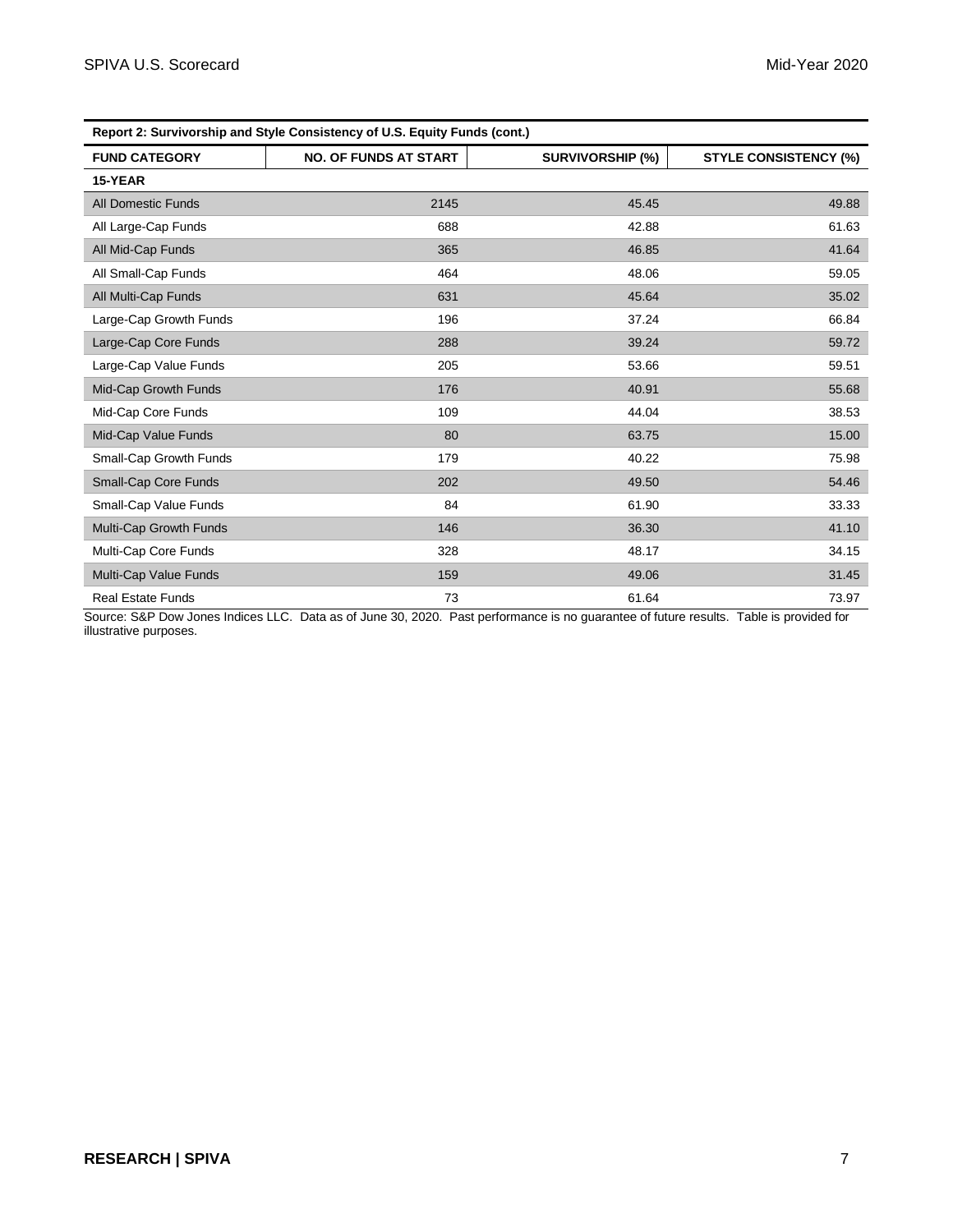|                                   | Report 3: Average U.S. Equity Fund Performance (Equal-Weighted) |            |            |             |             |  |  |
|-----------------------------------|-----------------------------------------------------------------|------------|------------|-------------|-------------|--|--|
| <b>CATEGORY</b>                   | 1-YEAR (%)                                                      | 3-YEAR (%) | 5-YEAR (%) | 10-YEAR (%) | 15-YEAR (%) |  |  |
| S&P Composite 1500                | 6.08                                                            | 9.91       | 10.20      | 13.75       | 8.79        |  |  |
| All Domestic Funds                | 0.50                                                            | 6.30       | 6.55       | 10.80       | 6.90        |  |  |
| S&P 500                           | 7.51                                                            | 10.73      | 10.73      | 13.99       | 8.83        |  |  |
| All Large-Cap Funds               | 4.37                                                            | 8.22       | 7.92       | 11.49       | 7.32        |  |  |
| S&P MidCap 400                    | $-6.70$                                                         | 2.39       | 5.22       | 11.34       | 8.21        |  |  |
| All Mid-Cap Funds                 | $-1.15$                                                         | 5.75       | 5.91       | 10.66       | 7.19        |  |  |
| S&P SmallCap 600                  | $-11.29$                                                        | 0.56       | 4.48       | 11.24       | 7.65        |  |  |
| All Small-Cap Funds               | $-6.49$                                                         | 2.40       | 3.92       | 9.85        | 6.38        |  |  |
| S&P Composite 1500                | 6.08                                                            | 9.91       | 10.20      | 13.75       | 8.79        |  |  |
| All Multi-Cap Funds               | 2.92                                                            | 7.56       | 7.23       | 10.62       | 6.59        |  |  |
| <b>LARGE-CAP</b>                  |                                                                 |            |            |             |             |  |  |
| S&P 500 Growth                    | 17.75                                                           | 16.75      | 14.63      | 16.62       | 10.87       |  |  |
| Large-Cap Growth Funds            | 20.39                                                           | 17.16      | 13.08      | 14.33       | 9.28        |  |  |
| S&P 500                           | 7.51                                                            | 10.73      | 10.73      | 13.99       | 8.83        |  |  |
| Large-Cap Core Funds              | 5.31                                                            | 7.84       | 7.80       | 11.30       | 7.48        |  |  |
| <b>S&amp;P 500 Value</b>          | $-4.50$                                                         | 3.74       | 5.98       | 10.88       | 6.45        |  |  |
| Large-Cap Value Funds             | $-6.52$                                                         | 2.23       | 4.10       | 9.08        | 5.49        |  |  |
| <b>MID-CAP</b>                    |                                                                 |            |            |             |             |  |  |
| S&P MidCap 400 Growth             | 0.56                                                            | 5.85       | 7.18       | 12.64       | 9.28        |  |  |
| Mid-Cap Growth Funds              | 10.44                                                           | 12.87      | 9.54       | 12.74       | 8.71        |  |  |
| S&P MidCap 400                    | $-6.70$                                                         | 2.39       | 5.22       | 11.34       | 8.21        |  |  |
| Mid-Cap Core Funds                | $-7.37$                                                         | 1.90       | 3.74       | 9.81        | 6.42        |  |  |
| S&P MidCap 400 Value              | $-14.75$                                                        | $-1.52$    | 2.77       | 9.77        | 6.93        |  |  |
| Mid-Cap Value Funds               | $-13.99$                                                        | $-2.73$    | 1.24       | 8.47        | 5.71        |  |  |
| <b>SMALL-CAP</b>                  |                                                                 |            |            |             |             |  |  |
| S&P SmallCap 600 Growth           | $-5.68$                                                         | 4.11       | 6.62       | 12.83       | 8.89        |  |  |
| Small-Cap Growth Funds            | 7.00                                                            | 12.03      | 8.93       | 12.93       | 8.10        |  |  |
| S&P SmallCap 600                  | $-11.29$                                                        | 0.56       | 4.48       | 11.24       | 7.65        |  |  |
| Small-Cap Core Funds              | $-12.01$                                                        | $-1.06$    | 1.79       | 8.51        | 5.82        |  |  |
| S&P SmallCap 600 Value            | $-17.38$                                                        | $-3.15$    | 2.19       | 9.58        | 6.33        |  |  |
| Small-Cap Value Funds             | $-17.41$                                                        | $-5.09$    | 0.16       | 7.44        | 4.92        |  |  |
| <b>MULTI-CAP</b>                  |                                                                 |            |            |             |             |  |  |
| S&P Composite 1500 Growth         | 16.06                                                           | 15.72      | 13.94      | 16.28       | 10.62       |  |  |
| Multi-Cap Growth Funds            | 15.15                                                           | 14.97      | 11.72      | 12.98       | 8.36        |  |  |
| S&P Composite 1500                | 6.08                                                            | 9.91       | 10.20      | 13.75       | 8.79        |  |  |
| Multi-Cap Core Funds              | 1.50                                                            | 5.30       | 5.52       | 9.88        | 6.23        |  |  |
| S&P Composite 1500 Value          | $-5.54$                                                         | 3.19       | 5.66       | 10.79       | 6.64        |  |  |
| Multi-Cap Value Funds             | $-10.45$                                                        | 0.23       | 3.26       | 8.94        | 5.40        |  |  |
| <b>REAL ESTATE</b>                |                                                                 |            |            |             |             |  |  |
| <b>S&amp;P United States REIT</b> | $-12.95$                                                        | $-0.02$    | 3.86       | 8.94        | 5.88        |  |  |
| Real Estate Funds                 | $-8.01$                                                         | 1.29       | 4.05       | 8.03        | 4.58        |  |  |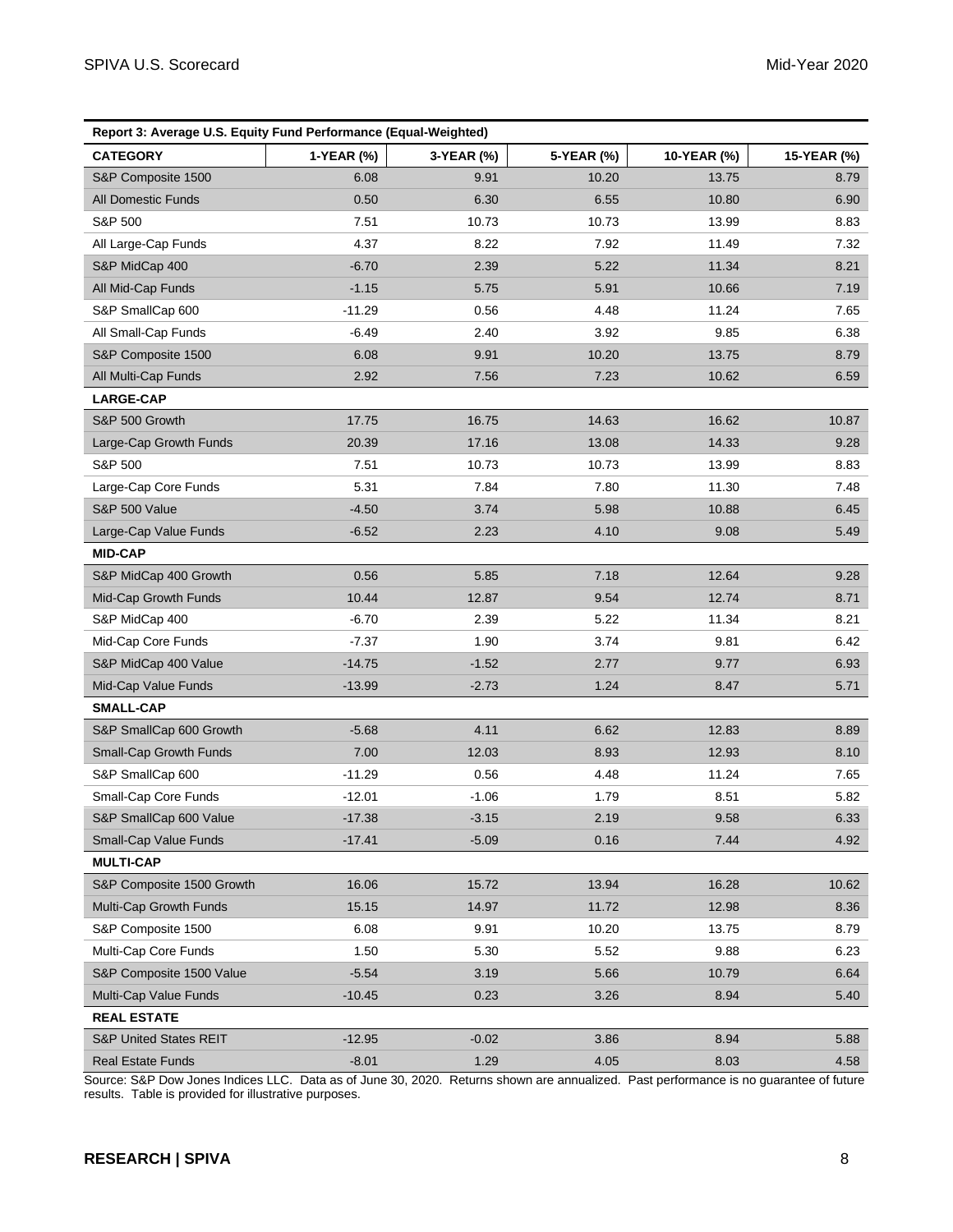| Report 4: Average U.S. Equity Fund Performance (Asset-Weighted) |            |            |            |             |             |  |
|-----------------------------------------------------------------|------------|------------|------------|-------------|-------------|--|
| <b>CATEGORY</b>                                                 | 1-YEAR (%) | 3-YEAR (%) | 5-YEAR (%) | 10-YEAR (%) | 15-YEAR (%) |  |
| S&P Composite 1500                                              | 6.08       | 9.91       | 10.20      | 13.75       | 8.79        |  |
| <b>All Domestic Funds</b>                                       | 6.34       | 9.41       | 9.09       | 12.36       | 7.86        |  |
| S&P 500                                                         | 7.51       | 10.73      | 10.73      | 13.99       | 8.83        |  |
| All Large-Cap Funds                                             | 7.45       | 10.03      | 9.71       | 12.84       | 7.79        |  |
| S&P MidCap 400                                                  | $-6.70$    | 2.39       | 5.22       | 11.34       | 8.21        |  |
| All Mid-Cap Funds                                               | 2.97       | 6.87       | 6.96       | 11.36       | 7.55        |  |
| S&P SmallCap 600                                                | $-11.29$   | 0.56       | 4.48       | 11.24       | 7.65        |  |
| All Small-Cap Funds                                             | $-3.08$    | 6.36       | 6.82       | 11.36       | 7.81        |  |
| S&P Composite 1500                                              | 6.08       | 9.91       | 10.20      | 13.75       | 8.79        |  |
| All Multi-Cap Funds                                             | 7.96       | 9.87       | 9.17       | 12.09       | 8.02        |  |
| <b>LARGE-CAP</b>                                                |            |            |            |             |             |  |
| S&P 500 Growth                                                  | 17.75      | 16.75      | 14.63      | 16.62       | 10.87       |  |
| Large-Cap Growth Funds                                          | 20.76      | 17.44      | 14.38      | 15.54       | 10.34       |  |
| S&P 500                                                         | 7.51       | 10.73      | 10.73      | 13.99       | 8.83        |  |
| Large-Cap Core Funds                                            | 4.45       | 7.89       | 8.71       | 11.80       | 7.45        |  |
| S&P 500 Value                                                   | $-4.50$    | 3.74       | 5.98       | 10.88       | 6.45        |  |
| Large-Cap Value Funds                                           | $-4.86$    | 3.64       | 5.50       | 10.71       | 6.76        |  |
| <b>MID-CAP</b>                                                  |            |            |            |             |             |  |
| S&P MidCap 400 Growth                                           | 0.56       | 5.85       | 7.18       | 12.64       | 9.28        |  |
| Mid-Cap Growth Funds                                            | 11.33      | 12.31      | 10.01      | 13.72       | 9.18        |  |
| S&P MidCap 400                                                  | $-6.70$    | 2.39       | 5.22       | 11.34       | 8.21        |  |
| Mid-Cap Core Funds                                              | $-7.32$    | 1.99       | 3.52       | 10.10       | 6.47        |  |
| S&P MidCap 400 Value                                            | $-14.75$   | $-1.52$    | 2.77       | 9.77        | 6.93        |  |
| Mid-Cap Value Funds                                             | $-8.25$    | 0.34       | 2.49       | 8.34        | 6.06        |  |
| <b>SMALL-CAP</b>                                                |            |            |            |             |             |  |
| S&P SmallCap 600 Growth                                         | $-5.68$    | 4.11       | 6.62       | 12.83       | 8.89        |  |
| Small-Cap Growth Funds                                          | 6.12       | 14.36      | 11.01      | 14.72       | 9.58        |  |
| S&P SmallCap 600                                                | $-11.29$   | 0.56       | 4.48       | 11.24       | 7.65        |  |
| Small-Cap Core Funds                                            | $-11.27$   | 0.04       | 2.79       | 9.32        | 6.75        |  |
| S&P SmallCap 600 Value                                          | $-17.38$   | $-3.15$    | 2.19       | 9.58        | 6.33        |  |
| Small-Cap Value Funds                                           | $-16.03$   | $-4.14$    | 0.90       | 7.84        | 5.11        |  |
| <b>MULTI-CAP</b>                                                |            |            |            |             |             |  |
| S&P Composite 1500 Growth                                       | 16.06      | 15.72      | 13.94      | 16.28       | 10.62       |  |
| Multi-Cap Growth Funds                                          | 19.27      | 16.10      | 13.17      | 15.35       | 10.14       |  |
| S&P Composite 1500                                              | 6.08       | 9.91       | 10.20      | 13.75       | 8.79        |  |
| Multi-Cap Core Funds                                            | 3.89       | 7.29       | 6.84       | 11.26       | 7.33        |  |
| S&P Composite 1500 Value                                        | $-5.54$    | 3.19       | 5.66       | 10.79       | 6.64        |  |
| Multi-Cap Value Funds                                           | $-10.65$   | $-0.89$    | 2.75       | 9.93        | 6.31        |  |
| <b>REAL ESTATE</b>                                              |            |            |            |             |             |  |
| S&P United States REIT                                          | $-12.95$   | $-0.02$    | 3.86       | 8.94        | 5.88        |  |
| Real Estate Funds                                               | $-8.59$    | 1.44       | 4.32       | 8.32        | 5.14        |  |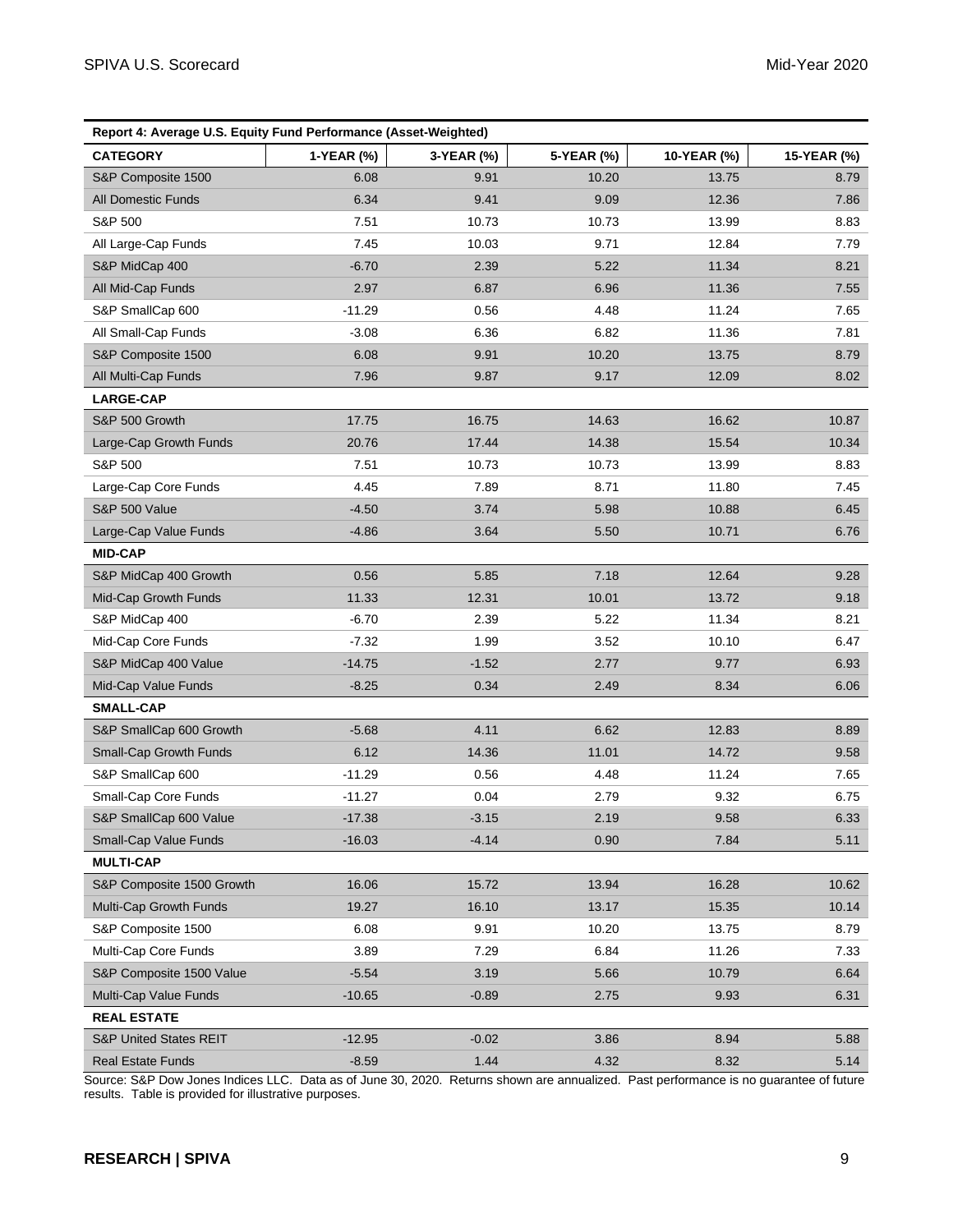| Report 5: Quartile Breakpoints of U.S. Equity Funds |                    |                            |                           |  |  |
|-----------------------------------------------------|--------------------|----------------------------|---------------------------|--|--|
| <b>FUND CATEGORY</b>                                | THIRD QUARTILE (%) | <b>SECOND QUARTILE (%)</b> | <b>FIRST QUARTILE (%)</b> |  |  |
| 1-YEAR                                              |                    |                            |                           |  |  |
| <b>All Domestic Funds</b>                           | $-9.47$            | $-0.08$                    | 10.52                     |  |  |
| All Large-Cap Funds                                 | $-6.09$            | 3.98                       | 16.37                     |  |  |
| All Mid-Cap Funds                                   | $-10.92$           | $-3.39$                    | 10.50                     |  |  |
| All Small-Cap Funds                                 | $-16.41$           | $-8.59$                    | 2.67                      |  |  |
| All Multi-Cap Funds                                 | $-7.65$            | 3.17                       | 11.24                     |  |  |
| Large-Cap Growth Funds                              | 18.20              | 20.67                      | 23.55                     |  |  |
| Large-Cap Core Funds                                | 2.54               | 5.62                       | 8.25                      |  |  |
| Large-Cap Value Funds                               | $-9.99$            | $-6.73$                    | $-3.32$                   |  |  |
| Mid-Cap Growth Funds                                | 5.47               | 10.62                      | 15.26                     |  |  |
| Mid-Cap Core Funds                                  | $-11.19$           | $-7.97$                    | $-3.84$                   |  |  |
| Mid-Cap Value Funds                                 | $-17.74$           | $-13.00$                   | $-10.04$                  |  |  |
| Small-Cap Growth Funds                              | 1.04               | 5.92                       | 12.37                     |  |  |
| Small-Cap Core Funds                                | $-16.79$           | $-12.35$                   | $-8.07$                   |  |  |
| Small-Cap Value Funds                               | $-20.48$           | $-18.01$                   | $-14.26$                  |  |  |
| Multi-Cap Growth Funds                              | 7.99               | 15.49                      | 21.41                     |  |  |
| Multi-Cap Core Funds                                | $-2.94$            | 2.26                       | 5.95                      |  |  |
| Multi-Cap Value Funds                               | $-13.02$           | $-10.60$                   | $-8.38$                   |  |  |
| <b>Real Estate Funds</b>                            | $-11.79$           | $-8.20$                    | $-6.07$                   |  |  |
| 3-YEAR                                              |                    |                            |                           |  |  |
| <b>All Domestic Funds</b>                           | 0.42               | 6.10                       | 12.33                     |  |  |
| All Large-Cap Funds                                 | 2.71               | 7.90                       | 14.89                     |  |  |
| All Mid-Cap Funds                                   | $-0.42$            | 4.16                       | 12.95                     |  |  |
| All Small-Cap Funds                                 | $-3.91$            | 0.73                       | 8.73                      |  |  |
| All Multi-Cap Funds                                 | 1.49               | 7.05                       | 13.79                     |  |  |
| Large-Cap Growth Funds                              | 15.97              | 17.67                      | 19.97                     |  |  |
| Large-Cap Core Funds                                | 5.75               | 8.82                       | 10.17                     |  |  |
| Large-Cap Value Funds                               | 0.40               | 2.02                       | 4.28                      |  |  |
| Mid-Cap Growth Funds                                | 10.90              | 13.50                      | 16.97                     |  |  |
| Mid-Cap Core Funds                                  | $-1.14$            | 1.69                       | 3.73                      |  |  |
| Mid-Cap Value Funds                                 | $-6.18$            | $-2.35$                    | $-0.05$                   |  |  |
| Small-Cap Growth Funds                              | 8.44               | 11.84                      | 16.20                     |  |  |
| Small-Cap Core Funds                                | $-3.91$            | $-1.17$                    | 1.80                      |  |  |
| Small-Cap Value Funds                               | $-6.75$            | $-5.35$                    | $-3.24$                   |  |  |
| Multi-Cap Growth Funds                              | 11.65              | 14.88                      | 19.04                     |  |  |
| Multi-Cap Core Funds                                | 2.40               | 5.95                       | 8.79                      |  |  |
| Multi-Cap Value Funds                               | $-1.59$            | $-0.02$                    | 1.47                      |  |  |
| Real Estate Funds                                   | $-0.02$            | 1.66                       | 2.89                      |  |  |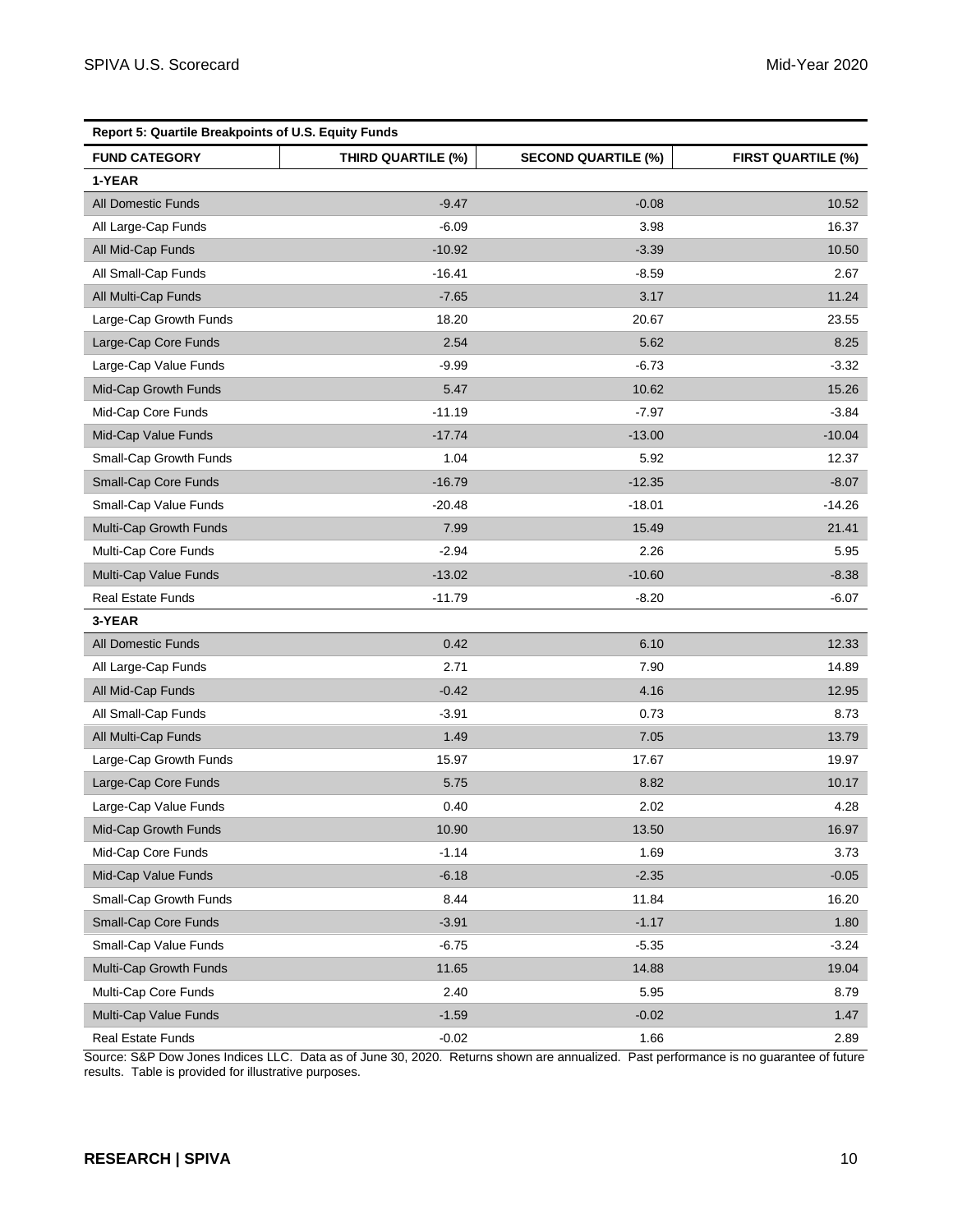| Report 5: Quartile Breakpoints of U.S. Equity Funds (cont.) |                    |                            |                           |  |  |
|-------------------------------------------------------------|--------------------|----------------------------|---------------------------|--|--|
| <b>FUND CATEGORY</b>                                        | THIRD QUARTILE (%) | <b>SECOND QUARTILE (%)</b> | <b>FIRST QUARTILE (%)</b> |  |  |
| 5-YEAR                                                      |                    |                            |                           |  |  |
| <b>All Domestic Funds</b>                                   | 3.06               | 6.67                       | 10.34                     |  |  |
| All Large-Cap Funds                                         | 4.81               | 8.13                       | 11.44                     |  |  |
| All Mid-Cap Funds                                           | 2.32               | 6.84                       | 10.48                     |  |  |
| All Small-Cap Funds                                         | 0.31               | 3.68                       | 8.15                      |  |  |
| All Multi-Cap Funds                                         | 3.31               | 7.25                       | 10.83                     |  |  |
| Large-Cap Growth Funds                                      | 12.75              | 14.54                      | 15.92                     |  |  |
| Large-Cap Core Funds                                        | 6.49               | 8.60                       | 9.75                      |  |  |
| Large-Cap Value Funds                                       | 2.88               | 4.13                       | 6.03                      |  |  |
| Mid-Cap Growth Funds                                        | 8.90               | 10.45                      | 12.04                     |  |  |
| Mid-Cap Core Funds                                          | 1.56               | 3.60                       | 6.48                      |  |  |
| Mid-Cap Value Funds                                         | $-1.10$            | 1.80                       | 3.26                      |  |  |
| Small-Cap Growth Funds                                      | 7.22               | 8.98                       | 11.24                     |  |  |
| Small-Cap Core Funds                                        | 0.25               | 2.13                       | 4.29                      |  |  |
| Small-Cap Value Funds                                       | $-1.18$            | $-0.02$                    | 1.69                      |  |  |
| Multi-Cap Growth Funds                                      | 9.42               | 11.99                      | 15.08                     |  |  |
| Multi-Cap Core Funds                                        | 2.96               | 5.82                       | 8.26                      |  |  |
| Multi-Cap Value Funds                                       | 1.56               | 3.09                       | 4.49                      |  |  |
| <b>Real Estate Funds</b>                                    | 3.03               | 4.48                       | 5.40                      |  |  |
| 10-YEAR                                                     |                    |                            |                           |  |  |
| <b>All Domestic Funds</b>                                   | 8.95               | 11.04                      | 13.75                     |  |  |
| All Large-Cap Funds                                         | 9.73               | 12.11                      | 14.63                     |  |  |
| All Mid-Cap Funds                                           | 8.86               | 10.65                      | 13.75                     |  |  |
| All Small-Cap Funds                                         | 8.12               | 10.01                      | 12.97                     |  |  |
| All Multi-Cap Funds                                         | 8.74               | 10.84                      | 13.60                     |  |  |
| Large-Cap Growth Funds                                      | 14.45              | 15.87                      | 16.86                     |  |  |
| Large-Cap Core Funds                                        | 10.43              | 12.27                      | 13.13                     |  |  |
| Large-Cap Value Funds                                       | 8.79               | 9.44                       | 10.69                     |  |  |
| Mid-Cap Growth Funds                                        | 12.50              | 13.86                      | 14.97                     |  |  |
| Mid-Cap Core Funds                                          | 8.64               | 9.79                       | 10.95                     |  |  |
| Mid-Cap Value Funds                                         | 7.33               | 8.78                       | 9.84                      |  |  |
| Small-Cap Growth Funds                                      | 12.38              | 13.72                      | 15.11                     |  |  |
| Small-Cap Core Funds                                        | 7.83               | 9.13                       | 10.42                     |  |  |
| Small-Cap Value Funds                                       | 7.22               | 8.05                       | 9.10                      |  |  |
| Multi-Cap Growth Funds                                      | 12.06              | 14.18                      | 16.45                     |  |  |
| Multi-Cap Core Funds                                        | 8.50               | 10.19                      | 12.62                     |  |  |
| Multi-Cap Value Funds                                       | 8.09               | 9.30                       | 10.41                     |  |  |
| Real Estate Funds                                           | 6.74               | 8.24                       | 9.46                      |  |  |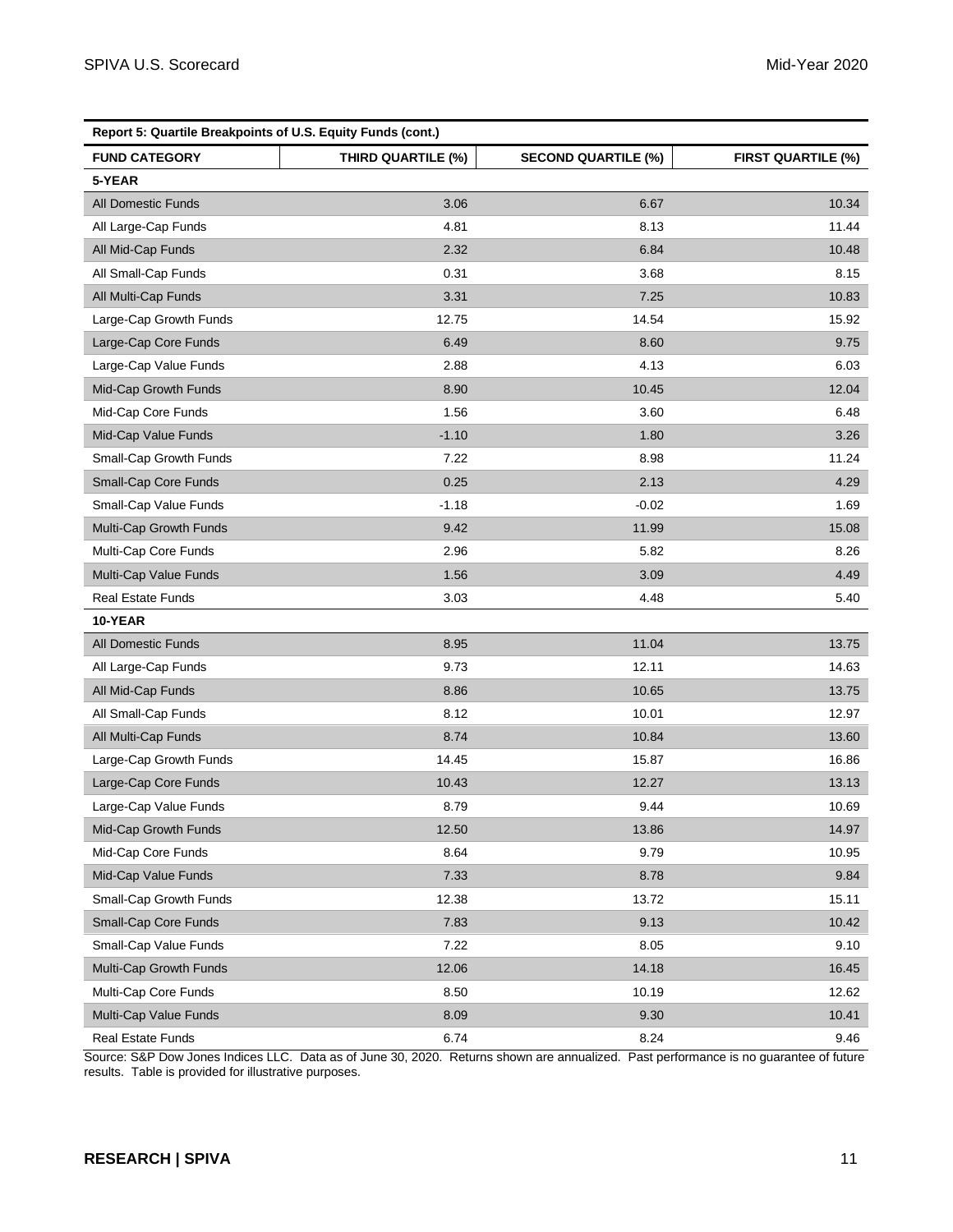| Report 5: Quartile Breakpoints of U.S. Equity Funds (cont.) |                    |                            |                           |  |  |
|-------------------------------------------------------------|--------------------|----------------------------|---------------------------|--|--|
| <b>FUND CATEGORY</b>                                        | THIRD QUARTILE (%) | <b>SECOND QUARTILE (%)</b> | <b>FIRST QUARTILE (%)</b> |  |  |
| 15-YEAR                                                     |                    |                            |                           |  |  |
| <b>All Domestic Funds</b>                                   | 5.78               | 7.16                       | 9.08                      |  |  |
| All Large-Cap Funds                                         | 6.07               | 7.61                       | 9.19                      |  |  |
| All Mid-Cap Funds                                           | 6.07               | 7.52                       | 9.74                      |  |  |
| All Small-Cap Funds                                         | 5.40               | 6.89                       | 8.95                      |  |  |
| All Multi-Cap Funds                                         | 5.42               | 6.76                       | 8.62                      |  |  |
| Large-Cap Growth Funds                                      | 8.95               | 9.88                       | 10.74                     |  |  |
| Large-Cap Core Funds                                        | 6.98               | 7.88                       | 8.81                      |  |  |
| Large-Cap Value Funds                                       | 5.34               | 5.99                       | 7.22                      |  |  |
| Mid-Cap Growth Funds                                        | 8.36               | 9.96                       | 10.82                     |  |  |
| Mid-Cap Core Funds                                          | 6.06               | 6.90                       | 7.57                      |  |  |
| Mid-Cap Value Funds                                         | 4.96               | 6.08                       | 7.00                      |  |  |
| Small-Cap Growth Funds                                      | 8.30               | 9.28                       | 10.25                     |  |  |
| Small-Cap Core Funds                                        | 5.61               | 6.68                       | 7.87                      |  |  |
| Small-Cap Value Funds                                       | 4.36               | 5.32                       | 6.28                      |  |  |
| Multi-Cap Growth Funds                                      | 7.71               | 9.51                       | 10.82                     |  |  |
| Multi-Cap Core Funds                                        | 5.68               | 6.75                       | 8.45                      |  |  |
| Multi-Cap Value Funds                                       | 4.96               | 5.63                       | 6.75                      |  |  |
| <b>Real Estate Funds</b>                                    | 3.94               | 5.48                       | 6.17                      |  |  |

| Report 6: Percentage of International Equity Funds Outperformed by Benchmarks |                                |               |               |                  |                |                |
|-------------------------------------------------------------------------------|--------------------------------|---------------|---------------|------------------|----------------|----------------|
| <b>FUND CATEGORY</b>                                                          | <b>COMPARISON INDEX</b>        | 1-YEAR<br>(%) | 3-YEAR<br>(9) | 5-YEAR<br>$(\%)$ | 10-YEAR<br>(%) | 15-YEAR<br>(%) |
| Global Funds                                                                  | S&P Global 1200                | 51.72         | 64.17         | 75.30            | 82.24          | 81.25          |
| <b>International Funds</b>                                                    | S&P 700                        | 51.35         | 63.69         | 71.93            | 78.45          | 84.65          |
| International Small-Cap Funds                                                 | S&P Developed Ex-U.S. SmallCap | 50.00         | 57.65         | 64.94            | 56.52          | 67.50          |
| <b>Emerging Markets Funds</b>                                                 | S&P/IFCI Composite             | 48.26         | 65.30         | 70.18            | 73.28          | 84.21          |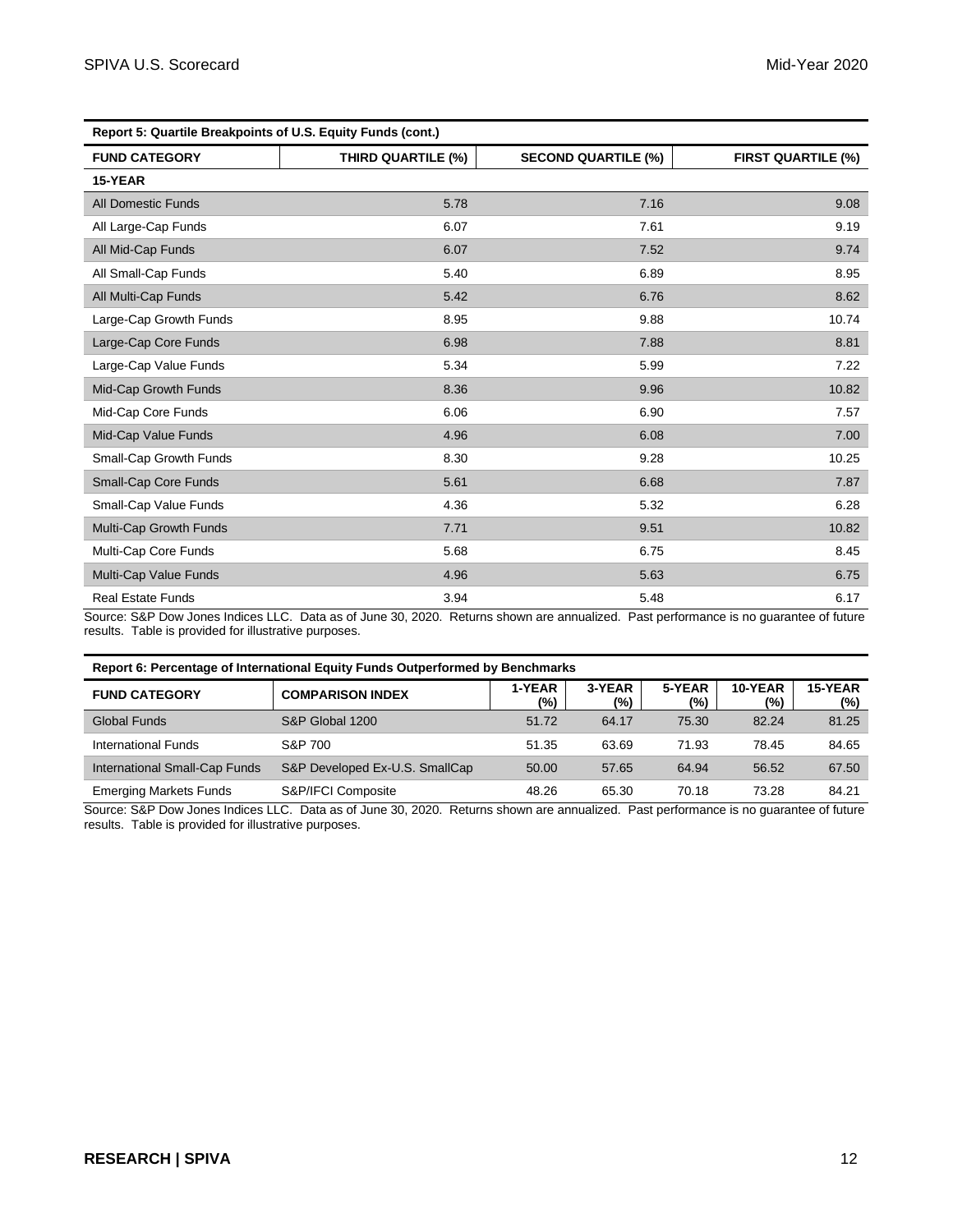| Report 7: Survivorship and Style Consistency of International Equity Funds |                              |                         |                              |  |  |  |
|----------------------------------------------------------------------------|------------------------------|-------------------------|------------------------------|--|--|--|
| <b>FUND CATEGORY</b>                                                       | <b>NO. OF FUNDS AT START</b> | <b>SURVIVORSHIP (%)</b> | <b>STYLE CONSISTENCY (%)</b> |  |  |  |
| 1-YEAR                                                                     |                              |                         |                              |  |  |  |
| <b>Global Funds</b>                                                        | 232                          | 95.69                   | 82.76                        |  |  |  |
| <b>International Funds</b>                                                 | 370                          | 95.14                   | 82.97                        |  |  |  |
| International Small-Cap Funds                                              | 84                           | 88.10                   | 86.90                        |  |  |  |
| <b>Emerging Markets Funds</b>                                              | 201                          | 92.04                   | 100.00                       |  |  |  |
| 3-YEAR                                                                     |                              |                         |                              |  |  |  |
| <b>Global Funds</b>                                                        | 240                          | 86.25                   | 63.33                        |  |  |  |
| <b>International Funds</b>                                                 | 369                          | 87.80                   | 64.77                        |  |  |  |
| International Small-Cap Funds                                              | 85                           | 77.65                   | 72.94                        |  |  |  |
| <b>Emerging Markets Funds</b>                                              | 219                          | 82.19                   | 93.61                        |  |  |  |
| 5-YEAR                                                                     |                              |                         |                              |  |  |  |
| <b>Global Funds</b>                                                        | 247                          | 75.30                   | 48.58                        |  |  |  |
| <b>International Funds</b>                                                 | 374                          | 80.21                   | 51.60                        |  |  |  |
| International Small-Cap Funds                                              | 77                           | 72.73                   | 63.64                        |  |  |  |
| <b>Emerging Markets Funds</b>                                              | 228                          | 74.12                   | 93.42                        |  |  |  |
| 10-YEAR                                                                    |                              |                         |                              |  |  |  |
| <b>Global Funds</b>                                                        | 152                          | 58.55                   | 22.37                        |  |  |  |
| <b>International Funds</b>                                                 | 283                          | 62.54                   | 26.86                        |  |  |  |
| International Small-Cap Funds                                              | 46                           | 73.91                   | 47.83                        |  |  |  |
| <b>Emerging Markets Funds</b>                                              | 131                          | 68.70                   | 90.84                        |  |  |  |
| 15-YEAR                                                                    |                              |                         |                              |  |  |  |
| <b>Global Funds</b>                                                        | 96                           | 55.21                   | 20.83                        |  |  |  |
| <b>International Funds</b>                                                 | 228                          | 50.88                   | 27.19                        |  |  |  |
| International Small-Cap Funds                                              | 40                           | 62.50                   | 37.50                        |  |  |  |
| <b>Emerging Markets Funds</b>                                              | 57                           | 70.18                   | 92.98                        |  |  |  |

**Report 8: Average International Equity Fund Performance (Equal-Weighted)**

| <b>CATEGORY</b>                | 1-YEAR (%) | 3-YEAR (%) | 5-YEAR (%) | 10-YEAR (%) | 15-YEAR (%) |
|--------------------------------|------------|------------|------------|-------------|-------------|
| S&P Global 1200                | 3.17       | 7.18       | 7.57       | 10.45       | 7.22        |
| Global Funds                   | 3.28       | 5.95       | 5.95       | 8.52        | 5.88        |
| S&P 700                        | $-3.35$    | 2.10       | 3.19       | 6.19        | 5.14        |
| <b>International Funds</b>     | $-2.74$    | 2.08       | 2.71       | 5.63        | 4.13        |
| S&P Developed Ex-U.S. SmallCap | $-3.75$    | 0.37       | 3.45       | 7.65        | 6.10        |
| International Small-Cap Funds  | $-2.51$    | 0.60       | 2.76       | 7.25        | 5.76        |
| S&P/IFCI Composite             | $-4.03$    | 1.84       | 3.20       | 3.94        | 7.09        |
| <b>Emerging Markets Funds</b>  | $-2.61$    | 1.16       | 2.21       | 2.65        | 5.25        |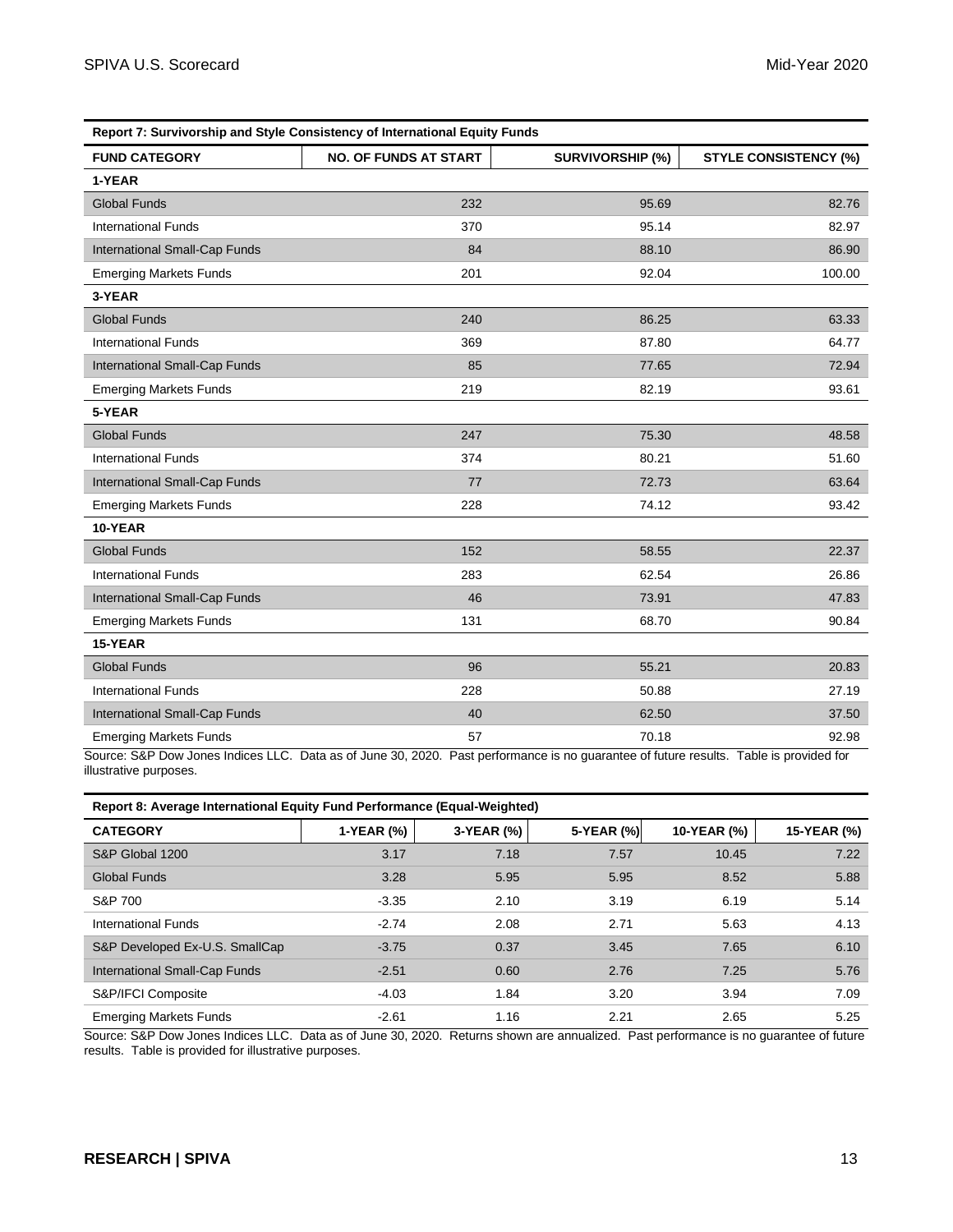| Report 9: Average International Equity Fund Performance (Asset-Weighted) |            |            |            |             |             |
|--------------------------------------------------------------------------|------------|------------|------------|-------------|-------------|
| <b>CATEGORY</b>                                                          | 1-YEAR (%) | 3-YEAR (%) | 5-YEAR (%) | 10-YEAR (%) | 15-YEAR (%) |
| S&P Global 1200                                                          | 3.17       | 7.18       | 7.57       | 10.45       | 7.22        |
| Global Funds                                                             | 2.99       | 5.73       | 6.10       | 9.46        | 6.74        |
| S&P 700                                                                  | $-3.35$    | 2.10       | 3.19       | 6.19        | 5.14        |
| International Funds                                                      | $-0.75$    | 1.69       | 2.72       | 6.23        | 4.86        |
| S&P Developed Ex-U.S. SmallCap                                           | $-3.75$    | 0.37       | 3.45       | 7.65        | 6.10        |
| <b>International Small-Cap Funds</b>                                     | 1.29       | 3.29       | 4.80       | 8.31        | 6.46        |
| S&P/IFCI Composite                                                       | $-4.03$    | 1.84       | 3.20       | 3.94        | 7.09        |
| <b>Emerging Markets Funds</b>                                            | $-0.23$    | 3.71       | 4.29       | 4.43        | 6.53        |

**Report 10: Quartile Breakpoints of International Equity Funds FUND CATEGORY THIRD QUARTILE (%) SECOND QUARTILE (%) FIRST QUARTILE (%) 1-YEAR** Global Funds -2.84 3.25 9.74 International Funds -8.40 -2.85 2.85 2.85 International Small-Cap Funds -8.39 -1.34 -1.34 3.74 Emerging Markets Funds 3.53 and the set of the set of the set of the set of the set of the set of the set of the set of the set of the set of the set of the set of the set of the set of the set of the set of the set of the **3-YEAR** Global Funds 1.95 5.44 10.65 International Funds 4.15 International Small-Cap Funds -2.39 1.33 5.41 5.41 Emerging Markets Funds 3.87 and the contract of the contract of the contract of the contract of the contract of the contract of the contract of the contract of the contract of the contract of the contract of the contract o **5-YEAR** Global Funds 3.14 5.82 8.99 International Funds 6 and 1.95 and 1.95 and 1.95 and 1.95 and 1.95 and 1.95 and 1.95 and 1.95 and 1.95 and 1.95 and 1.95 and 1.95 and 1.95 and 1.95 and 1.95 and 1.95 and 1.95 and 1.95 and 1.95 and 1.95 and 1.95 and 1.95 an International Small-Cap Funds 6.00 3.12 6.00 Emerging Markets Funds and the state of the state of the 1.01 and the 1.01 and 1.01 and 1.01 and 1.01 and 1.01 and 1.09 and 1.09 and 1.01 and 1.01 and 1.01 and 1.01 and 1.01 and 1.01 and 1.01 and 1.01 and 1.01 and 1.01 and **10-YEAR** Global Funds 7.22 9.20 10.91 International Funds 6.89 (6.89 and 5.53 for the funds of the funds of the funds of the funds of the funds of the funds of the funds of the funds of the funds of the funds of the funds of the funds of the funds of the funds International Small-Cap Funds 6.80 8.10 8.10 9.43 Emerging Markets Funds and the control of the control of the 2.08 and 2.88 and 2.88 and 2.88 and 4.74 and 4.74 **15-YEAR** Global Funds 5.22 6.25 8.23 International Funds 6.47 Section 1.1 and 5.47 Section 1.1 and 5.47 Section 1.1 and 5.47 Section 1.1 and 5.47 Section 1.1 and 5.47 Section 1.1 and 5.47 Section 1.1 and 5.47 Section 1.1 and 5.47 Section 1.1 and 5.47 Section International Small-Cap Funds 5.21 6.42 6.42 7.29 Emerging Markets Funds 6.93 and the state of the 4.59 and 4.59 and 5.33 and 5.33 and 5.93 and 5.93 and 5.93 and 5.93 and 5.93 and 5.93 and 5.93 and 5.93 and 5.93 and 5.93 and 5.93 and 5.93 and 5.93 and 5.93 and 5.93 and 5.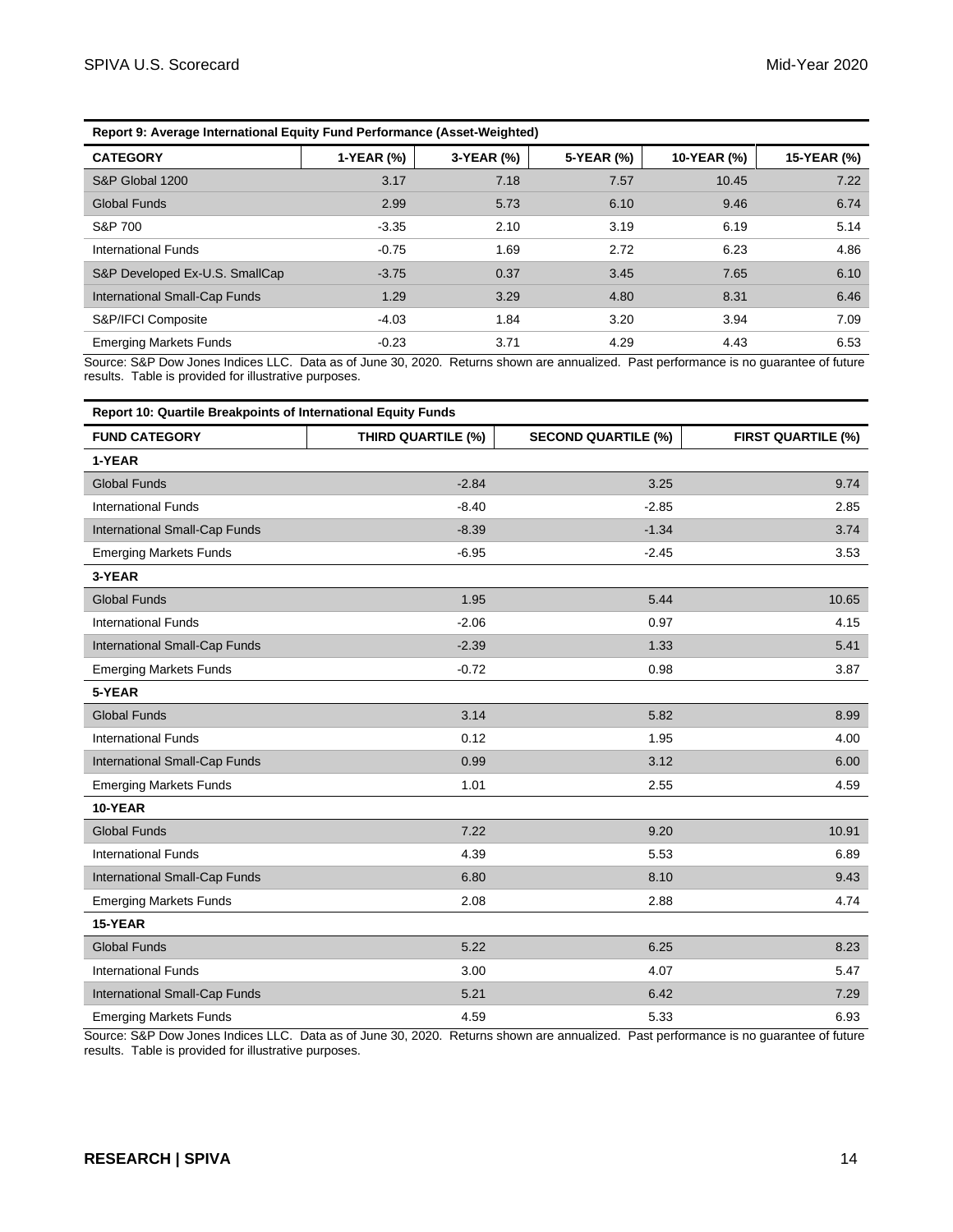| <b>FUND CATEGORY</b>                          | <b>COMPARISON INDEX</b>                                   | 1-YEAR<br>(%) | 3-YEAR<br>(%) | 5-YEAR<br>$(\%)$ | 10-YEAR<br>$(\%)$ | 15-YEAR<br>$(\%)$ |
|-----------------------------------------------|-----------------------------------------------------------|---------------|---------------|------------------|-------------------|-------------------|
| Government Long Funds                         | Barclays US Government Long                               | 91.67         | 98.18         | 96.36            | 98.75             | 98.08             |
| Government Intermediate Funds                 | <b>Barclays US Government</b><br>Intermediate             | 62.96         | 89.47         | 82.61            | 81.82             | 88.46             |
| <b>Government Short Funds</b>                 | <b>Barclays US Government (1-3)</b><br>Year)              | 68.00         | 76.00         | 79.31            | 75.00             | 83.78             |
| Investment-Grade Long Funds                   | Barclays US Government/Credit<br>Long                     | 97.59         | 97.70         | 98.89            | 98.39             | 98.15             |
| Investment-Grade Intermediate<br><b>Funds</b> | <b>Barclays US Government/Credit</b><br>Intermediate      | 49.74         | 49.50         | 47.18            | 50.85             | 68.45             |
| Investment-Grade Short Funds                  | <b>Barclays US Government/Credit</b><br>(1-3 Year)        | 90.11         | 90.53         | 70.79            | 47.46             | 74.24             |
| <b>High Yield Funds</b>                       | Barclays US Corporate High<br>Yield                       | 67.95         | 87.68         | 95.22            | 97.16             | 99.21             |
| Mortgage-Backed Securities<br>Funds           | Barclays US Aggregate<br>Securitized - MBS                | 79.17         | 88.00         | 81.48            | 81.48             | 95.65             |
| Global Income Funds                           | <b>Barclays Global Aggregate</b>                          | 73.12         | 78.50         | 74.11            | 64.77             | 62.50             |
| <b>Emerging Markets Debt Funds</b>            | <b>Barclays Emerging Markets</b>                          | 95.16         | 96.61         | 98.21            | 100.00            | 100.00            |
| <b>General Municipal Debt Funds</b>           | <b>S&amp;P National AMT-Free</b><br><b>Municipal Bond</b> | 79.73         | 75.00         | 74.07            | 57.33             | 85.71             |
| California Municipal Debt Funds               | S&P California AMT-Free<br><b>Municipal Bond</b>          | 94.29         | 82.35         | 68.57            | 55.56             | 88.64             |
| New York Municipal Debt Funds                 | S&P New York AMT-Free<br><b>Municipal Bond</b>            | 85.71         | 80.77         | 80.77            | 67.74             | 86.49             |
| Loan Participation Funds                      | S&P/LSTA U.S. Leveraged Loan<br>100                       | 96.23         | 98.00         | 97.92            | 95.24             | 91.67             |

**Report 11: Percentage of Fixed Income Funds Outperformed by Benchmarks**

Source: S&P Dow Jones Indices LLC, Bloomberg. Data as of June 30, 2020. Returns shown are annualized. Past performance is no guarantee of future results. Table is provided for illustrative purposes.

| <b>Report 12: Survivorship and Style Consistency of Fixed Income Funds</b> |                              |                         |                              |
|----------------------------------------------------------------------------|------------------------------|-------------------------|------------------------------|
| <b>FUND CATEGORY</b>                                                       | <b>NO. OF FUNDS AT START</b> | <b>SURVIVORSHIP (%)</b> | <b>STYLE CONSISTENCY (%)</b> |
| 1-YEAR                                                                     |                              |                         |                              |
| Government Long Funds                                                      | 36                           | 100.00                  | 100.00                       |
| Government Intermediate Funds                                              | 27                           | 100.00                  | 100.00                       |
| <b>Government Short Funds</b>                                              | 25                           | 84.00                   | 92.00                        |
| Investment-Grade Long Funds                                                | 83                           | 97.59                   | 96.39                        |
| Investment-Grade Intermediate Funds                                        | 195                          | 96.92                   | 98.46                        |
| Investment-Grade Short Funds                                               | 91                           | 96.70                   | 100.00                       |
| High-Yield Funds                                                           | 156                          | 98.08                   | 99.36                        |
| Mortgage-Backed Securities Funds                                           | 48                           | 93.75                   | 100.00                       |
| <b>Global Income Funds</b>                                                 | 93                           | 100.00                  | 100.00                       |
| <b>Emerging Markets Debt Funds</b>                                         | 62                           | 91.94                   | 100.00                       |
| <b>General Municipal Debt Funds</b>                                        | 74                           | 100.00                  | 100.00                       |
| California Municipal Debt Funds                                            | 35                           | 97.14                   | 100.00                       |
| New York Municipal Debt Funds                                              | 28                           | 96.43                   | 100.00                       |
| Loan Participation Funds                                                   | 53                           | 100.00                  | 100.00                       |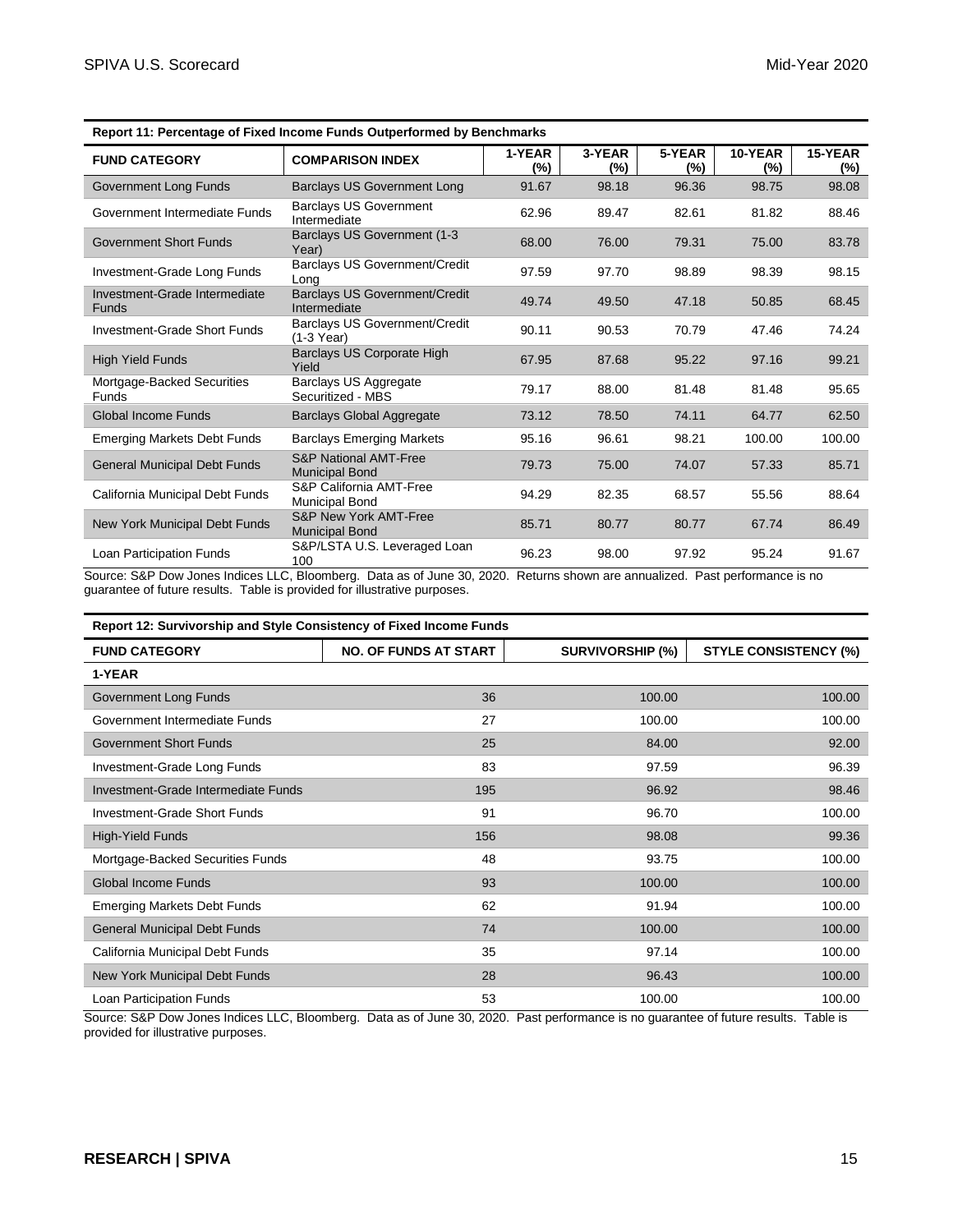| Report 12: Survivorship and Style Consistency of Fixed Income Funds (cont.) |                              |                         |                              |
|-----------------------------------------------------------------------------|------------------------------|-------------------------|------------------------------|
| <b>FUND CATEGORY</b>                                                        | <b>NO. OF FUNDS AT START</b> | <b>SURVIVORSHIP (%)</b> | <b>STYLE CONSISTENCY (%)</b> |
| 3-YEAR                                                                      |                              |                         |                              |
| Government Long Funds                                                       | 55                           | 87.27                   | 76.36                        |
| Government Intermediate Funds                                               | 19                           | 89.47                   | 94.74                        |
| <b>Government Short Funds</b>                                               | 25                           | 80.00                   | 88.00                        |
| Investment-Grade Long Funds                                                 | 87                           | 91.95                   | 90.80                        |
| Investment-Grade Intermediate Funds                                         | 200                          | 89.50                   | 96.50                        |
| Investment-Grade Short Funds                                                | 95                           | 91.58                   | 93.68                        |
| <b>High-Yield Funds</b>                                                     | 211                          | 89.57                   | 75.36                        |
| Mortgage-Backed Securities Funds                                            | 50                           | 84.00                   | 98.00                        |
| <b>Global Income Funds</b>                                                  | 107                          | 87.85                   | 87.85                        |
| <b>Emerging Markets Debt Funds</b>                                          | 59                           | 74.58                   | 94.92                        |
| <b>General Municipal Debt Funds</b>                                         | 76                           | 92.11                   | 97.37                        |
| California Municipal Debt Funds                                             | 34                           | 91.18                   | 100.00                       |
| New York Municipal Debt Funds                                               | 26                           | 92.31                   | 100.00                       |
| Loan Participation Funds                                                    | 50                           | 98.00                   | 100.00                       |
| 5-YEAR                                                                      |                              |                         |                              |
| Government Long Funds                                                       | 55                           | 80.00                   | 80.00                        |
| Government Intermediate Funds                                               | 23                           | 73.91                   | 95.65                        |
| <b>Government Short Funds</b>                                               | 29                           | 72.41                   | 86.21                        |
| Investment-Grade Long Funds                                                 | 90                           | 86.67                   | 84.44                        |
| Investment-Grade Intermediate Funds                                         | 195                          | 82.05                   | 93.33                        |
| <b>Investment-Grade Short Funds</b>                                         | 89                           | 84.27                   | 95.51                        |
| <b>High-Yield Funds</b>                                                     | 209                          | 84.69                   | 77.99                        |
| Mortgage-Backed Securities Funds                                            | 54                           | 83.33                   | 88.89                        |
| <b>Global Income Funds</b>                                                  | 112                          | 78.57                   | 83.04                        |
| <b>Emerging Markets Debt Funds</b>                                          | 56                           | 69.64                   | 94.64                        |
| <b>General Municipal Debt Funds</b>                                         | 81                           | 88.89                   | 92.59                        |
| California Municipal Debt Funds                                             | 35                           | 88.57                   | 97.14                        |
| New York Municipal Debt Funds                                               | 26                           | 92.31                   | 96.15                        |
| Loan Participation Funds                                                    | 48                           | 95.83                   | 97.92                        |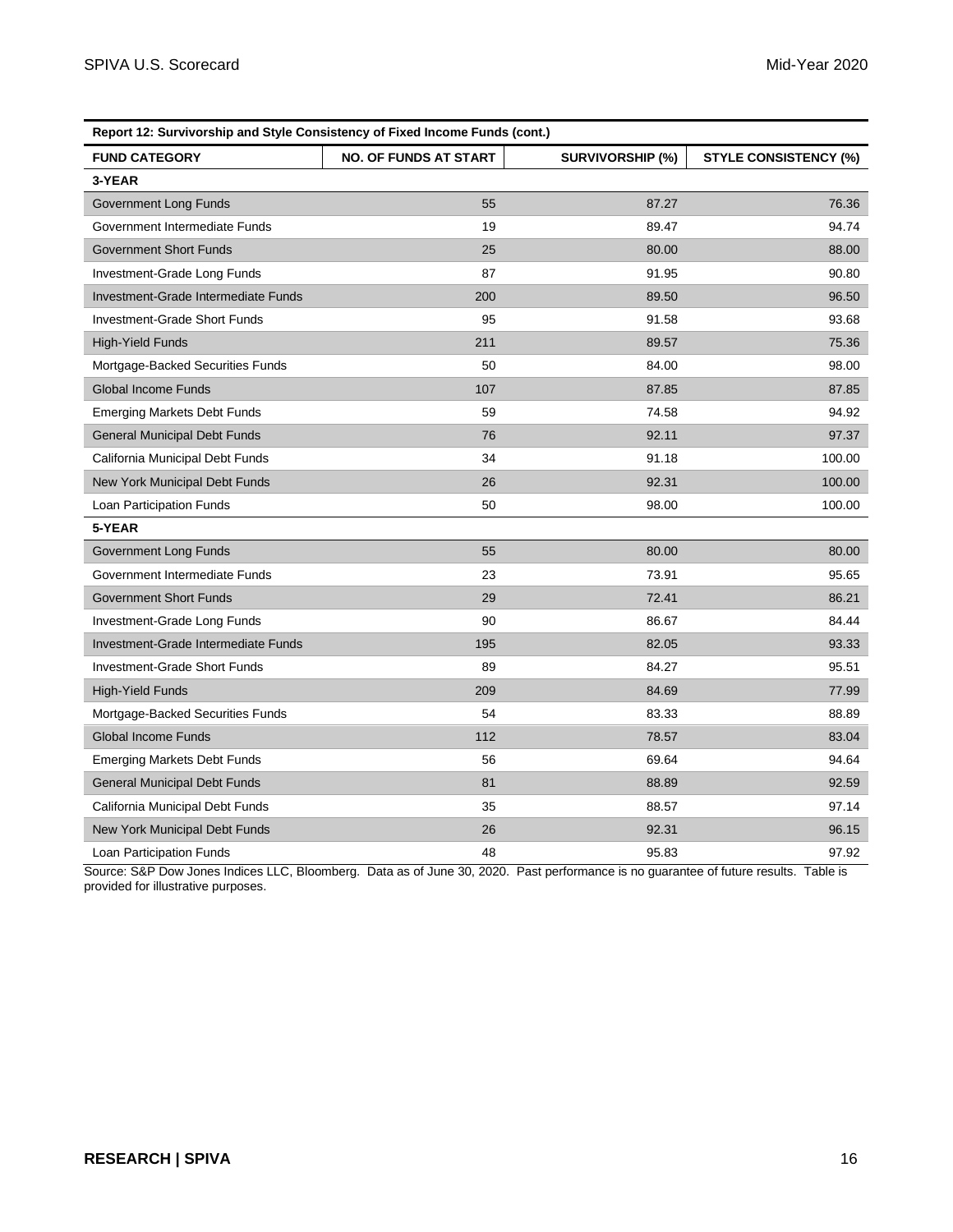| Report 12: Survivorship and Style Consistency of Fixed Income Funds (cont.) |                              |                         |                              |
|-----------------------------------------------------------------------------|------------------------------|-------------------------|------------------------------|
| <b>FUND CATEGORY</b>                                                        | <b>NO. OF FUNDS AT START</b> | <b>SURVIVORSHIP (%)</b> | <b>STYLE CONSISTENCY (%)</b> |
| 10-YEAR                                                                     |                              |                         |                              |
| Government Long Funds                                                       | 80                           | 68.75                   | 63.75                        |
| Government Intermediate Funds                                               | 33                           | 57.58                   | 75.76                        |
| <b>Government Short Funds</b>                                               | 32                           | 53.13                   | 78.13                        |
| Investment-Grade Long Funds                                                 | 124                          | 75.81                   | 60.48                        |
| Investment-Grade Intermediate Funds                                         | 236                          | 69.92                   | 67.37                        |
| Investment-Grade Short Funds                                                | 59                           | 71.19                   | 88.14                        |
| <b>High-Yield Funds</b>                                                     | 176                          | 74.43                   | 84.66                        |
| Mortgage-Backed Securities Funds                                            | 54                           | 70.37                   | 85.19                        |
| <b>Global Income Funds</b>                                                  | 88                           | 70.45                   | 72.73                        |
| <b>Emerging Markets Debt Funds</b>                                          | 25                           | 72.00                   | 64.00                        |
| <b>General Municipal Debt Funds</b>                                         | 75                           | 76.00                   | 88.00                        |
| California Municipal Debt Funds                                             | 36                           | 80.56                   | 97.22                        |
| New York Municipal Debt Funds                                               | 31                           | 70.97                   | 96.77                        |
| Loan Participation Funds                                                    | 21                           | 100.00                  | 90.48                        |
| 15-YEAR                                                                     |                              |                         |                              |
| Government Long Funds                                                       | 52                           | 50.00                   | 80.77                        |
| Government Intermediate Funds                                               | 52                           | 42.31                   | 73.08                        |
| <b>Government Short Funds</b>                                               | 37                           | 37.84                   | 75.68                        |
| Investment-Grade Long Funds                                                 | 108                          | 48.15                   | 62.04                        |
| Investment-Grade Intermediate Funds                                         | 187                          | 48.66                   | 74.33                        |
| Investment-Grade Short Funds                                                | 66                           | 53.03                   | 86.36                        |
| <b>High-Yield Funds</b>                                                     | 127                          | 59.84                   | 82.68                        |
| Mortgage-Backed Securities Funds                                            | 46                           | 52.17                   | 82.61                        |
| <b>Global Income Funds</b>                                                  | 40                           | 67.50                   | 70.00                        |
| <b>Emerging Markets Debt Funds</b>                                          | 14                           | 78.57                   | 85.71                        |
| <b>General Municipal Debt Funds</b>                                         | 98                           | 50.00                   | 91.84                        |
| California Municipal Debt Funds                                             | 44                           | 63.64                   | 95.45                        |
| New York Municipal Debt Funds                                               | 37                           | 59.46                   | 91.89                        |
| Loan Participation Funds                                                    | 12                           | 83.33                   | 91.67                        |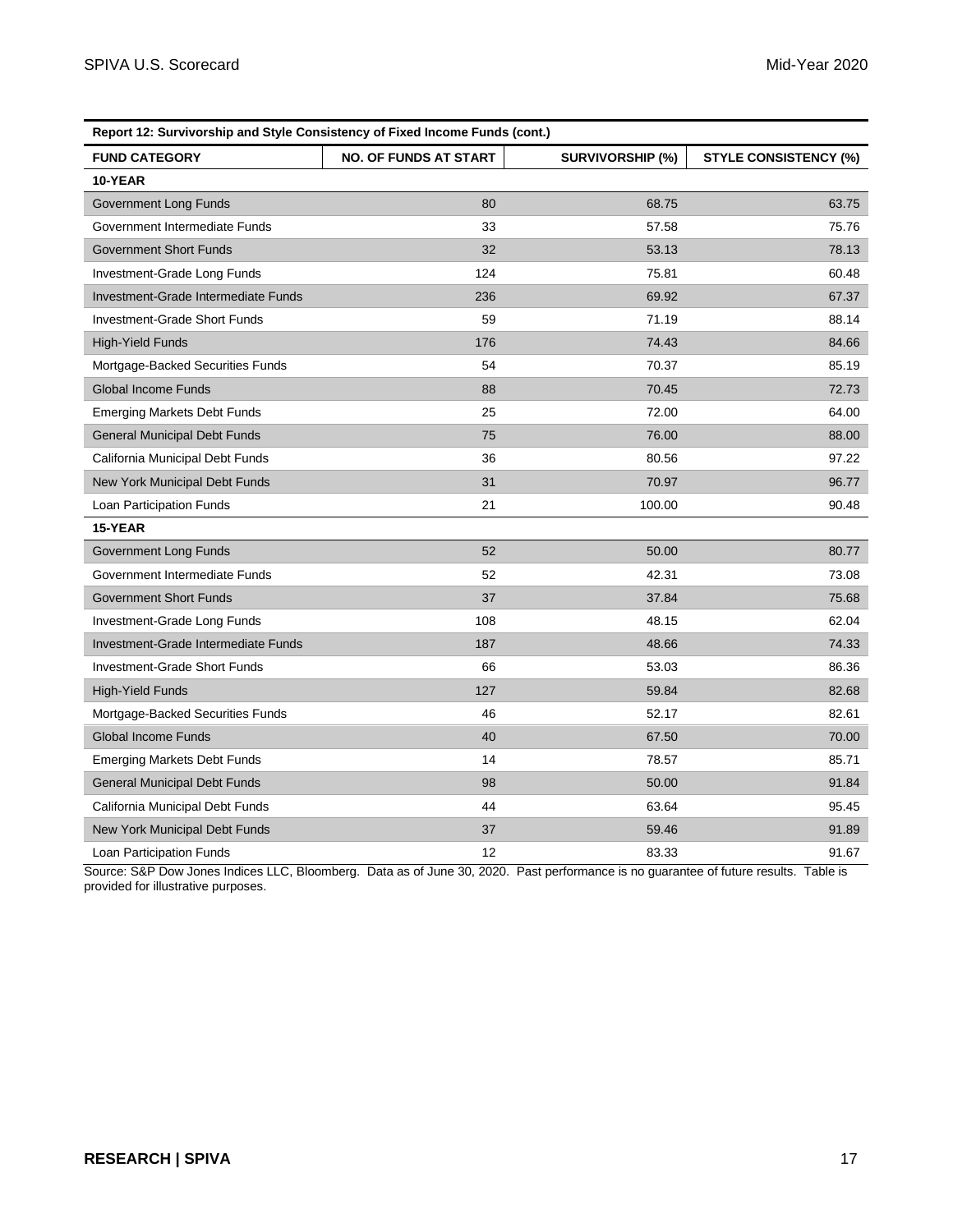| Report 13: Average Fixed Income Fund Performance (Equal-Weighted) |            |            |            |             |             |
|-------------------------------------------------------------------|------------|------------|------------|-------------|-------------|
| <b>CATEGORY</b>                                                   | 1-YEAR (%) | 3-YEAR (%) | 5-YEAR (%) | 10-YEAR (%) | 15-YEAR (%) |
| <b>Barclays US Government Long</b>                                | 25.14      | 11.96      | 9.21       | 7.71        | 7.14        |
| Government Long Funds                                             | 9.61       | 4.71       | 3.46       | 2.94        | 3.55        |
| <b>Barclays US Government Intermediate</b>                        | 7.01       | 4.09       | 2.97       | 2.51        | 3.44        |
| Government Intermediate Funds                                     | 6.33       | 2.82       | 1.96       | 1.74        | 2.72        |
| Barclays US Government (1-3 Year)                                 | 4.12       | 2.71       | 1.86       | 1.36        | 2.35        |
| <b>Government Short Funds</b>                                     | 3.28       | 2.11       | 1.43       | 1.11        | 1.66        |
| Barclays US Government/Credit Long                                | 18.91      | 10.32      | 8.98       | 7.84        | 7.08        |
| Investment-Grade Long Funds                                       | 8.52       | 5.29       | 4.63       | 4.25        | 4.19        |
| Barclays US Government/Credit Intermediate                        | 7.12       | 4.43       | 3.46       | 3.13        | 3.83        |
| Investment-Grade Intermediate Funds                               | 6.72       | 4.14       | 3.49       | 3.24        | 3.42        |
| Barclays US Government/Credit (1-3 Year)                          | 4.20       | 2.87       | 2.11       | 1.63        | 2.59        |
| <b>Investment-Grade Short Funds</b>                               | 2.47       | 1.92       | 1.68       | 1.62        | 2.00        |
| Barclays US Corporate High Yield                                  | 0.03       | 3.33       | 4.79       | 6.68        | 6.84        |
| <b>High Yield Funds</b>                                           | $-1.25$    | 1.98       | 3.09       | 5.12        | 4.79        |
| Barclays US Aggregate Securitized - MBS                           | 5.67       | 3.97       | 3.23       | 3.06        | 4.11        |
| Mortgage-Backed Securities Funds                                  | 4.36       | 3.24       | 2.67       | 2.74        | 3.41        |
| <b>Barclays Global Aggregate</b>                                  | 4.22       | 3.79       | 3.56       | 2.81        | 3.55        |
| <b>Global Income Funds</b>                                        | 1.84       | 2.53       | 2.70       | 2.71        | 3.36        |
| <b>Barclays Emerging Markets</b>                                  | 2.96       | 4.17       | 5.18       | 5.99        | 6.77        |
| <b>Emerging Markets Debt Funds</b>                                | $-1.73$    | 1.48       | 3.23       | 2.96        | 4.14        |
| S&P National AMT-Free Municipal Bond                              | 4.23       | 4.08       | 3.83       | 4.04        | 4.08        |
| <b>General Municipal Debt Funds</b>                               | 2.88       | 3.38       | 3.23       | 3.61        | 3.35        |
| S&P California AMT-Free Municipal Bond                            | 4.88       | 4.21       | 3.87       | 4.57        | 4.41        |
| California Municipal Debt Funds                                   | 2.81       | 3.38       | 3.44       | 4.39        | 3.82        |
| S&P New York AMT-Free Municipal Bond                              | 3.43       | 3.50       | 3.50       | 3.91        | 4.06        |
| New York Municipal Debt Funds                                     | 2.28       | 3.11       | 3.20       | 3.59        | 3.46        |
| S&P/LSTA U.S. Leveraged Loan 100                                  | $-0.43$    | 2.47       | 2.95       | 4.13        | 4.21        |
| Loan Participation Funds                                          | $-3.99$    | 0.61       | 1.63       | 3.24        | 3.13        |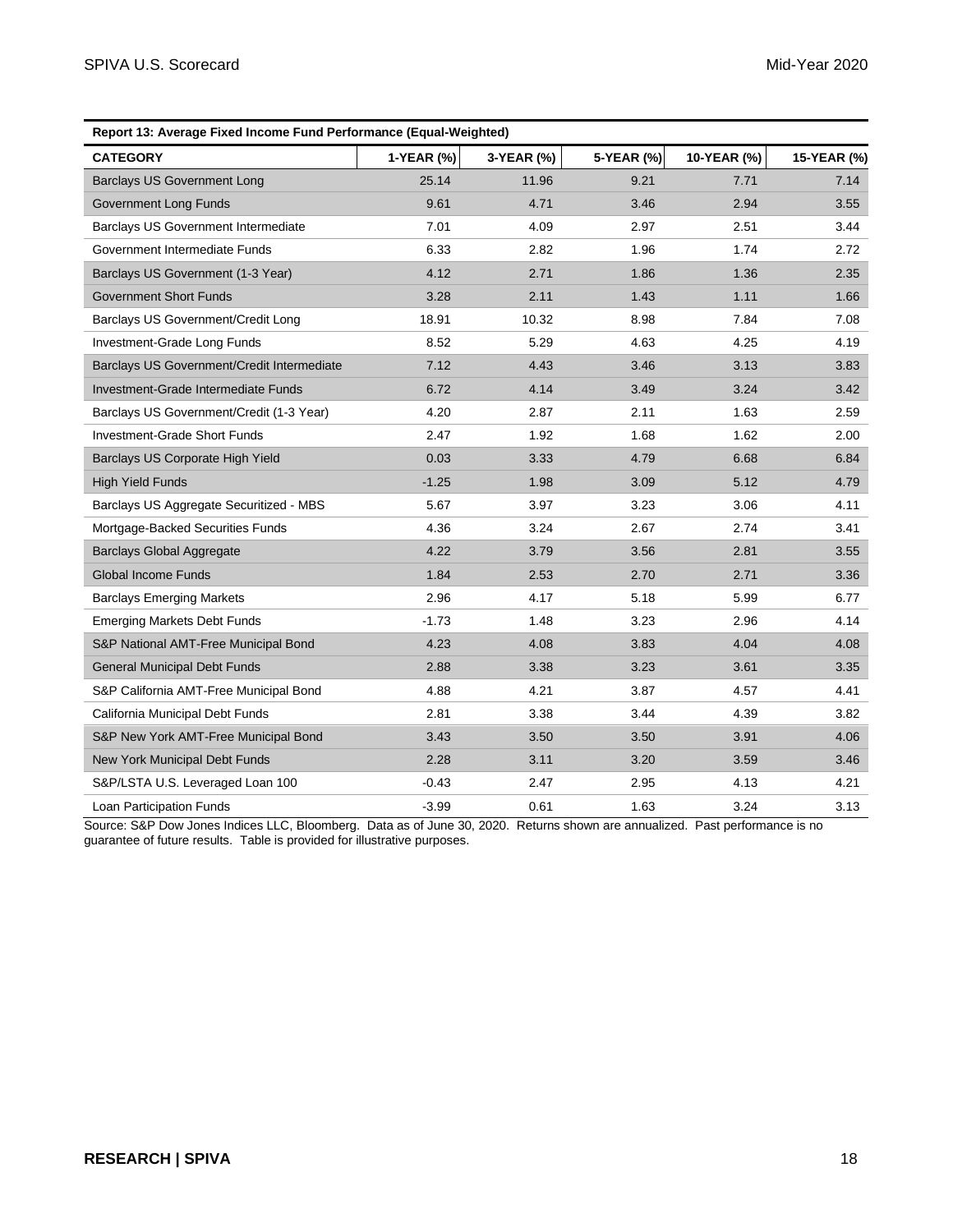| Report 14: Average Fixed Income Fund Performance (Asset-Weighted) |            |            |            |             |             |
|-------------------------------------------------------------------|------------|------------|------------|-------------|-------------|
| <b>CATEGORY</b>                                                   | 1-YEAR (%) | 3-YEAR (%) | 5-YEAR (%) | 10-YEAR (%) | 15-YEAR (%) |
| <b>Barclays US Government Long</b>                                | 25.14      | 11.96      | 9.21       | 7.71        | 7.14        |
| <b>Government Long Funds</b>                                      | 13.22      | 6.13       | 4.42       | 3.21        | 3.78        |
| Barclays US Government Intermediate                               | 7.01       | 4.09       | 2.97       | 2.51        | 3.44        |
| Government Intermediate Funds                                     | 7.61       | 2.68       | 2.04       | 2.58        | 3.39        |
| Barclays US Government (1-3 Year)                                 | 4.12       | 2.71       | 1.86       | 1.36        | 2.35        |
| <b>Government Short Funds</b>                                     | 4.28       | 2.65       | 1.89       | 1.49        | 2.35        |
| Barclays US Government/Credit Long                                | 18.91      | 10.32      | 8.98       | 7.84        | 7.08        |
| Investment-Grade Long Funds                                       | 10.83      | 6.34       | 5.49       | 4.51        | 4.40        |
| Barclays US Government/Credit Intermediate                        | 7.12       | 4.43       | 3.46       | 3.13        | 3.83        |
| Investment-Grade Intermediate Funds                               | 7.76       | 4.87       | 4.17       | 3.87        | 4.19        |
| Barclays US Government/Credit (1-3 Year)                          | 4.20       | 2.87       | 2.11       | 1.63        | 2.59        |
| Investment-Grade Short Funds                                      | 3.60       | 2.79       | 2.38       | 2.27        | 2.78        |
| Barclays US Corporate High Yield                                  | 0.03       | 3.33       | 4.79       | 6.68        | 6.84        |
| <b>High Yield Funds</b>                                           | $-1.17$    | 2.41       | 3.58       | 5.68        | 5.37        |
| Barclays US Aggregate Securitized - MBS                           | 5.67       | 3.97       | 3.23       | 3.06        | 4.11        |
| Mortgage-Backed Securities Funds                                  | 5.18       | 3.64       | 2.96       | 3.04        | 3.96        |
| <b>Barclays Global Aggregate</b>                                  | 4.22       | 3.79       | 3.56       | 2.81        | 3.55        |
| <b>Global Income Funds</b>                                        | 0.34       | 2.05       | 2.21       | 2.93        | 3.92        |
| <b>Barclays Emerging Markets</b>                                  | 2.96       | 4.17       | 5.18       | 5.99        | 6.77        |
| <b>Emerging Markets Debt Funds</b>                                | $-2.92$    | 0.99       | 4.03       | 4.25        | 5.67        |
| S&P National AMT-Free Municipal Bond                              | 4.23       | 4.08       | 3.83       | 4.04        | 4.08        |
| <b>General Municipal Debt Funds</b>                               | 3.14       | 3.89       | 3.75       | 4.36        | 3.98        |
| S&P California AMT-Free Municipal Bond                            | 4.88       | 4.21       | 3.87       | 4.57        | 4.41        |
| California Municipal Debt Funds                                   | 3.73       | 4.10       | 4.05       | 4.83        | 4.25        |
| S&P New York AMT-Free Municipal Bond                              | 3.43       | 3.50       | 3.50       | 3.91        | 4.06        |
| New York Municipal Debt Funds                                     | 2.90       | 4.07       | 4.12       | 4.15        | 3.85        |
| S&P/LSTA U.S. Leveraged Loan 100                                  | $-0.43$    | 2.47       | 2.95       | 4.13        | 4.21        |
| Loan Participation Funds                                          | $-6.12$    | $-0.11$    | 1.48       | 3.17        | 3.05        |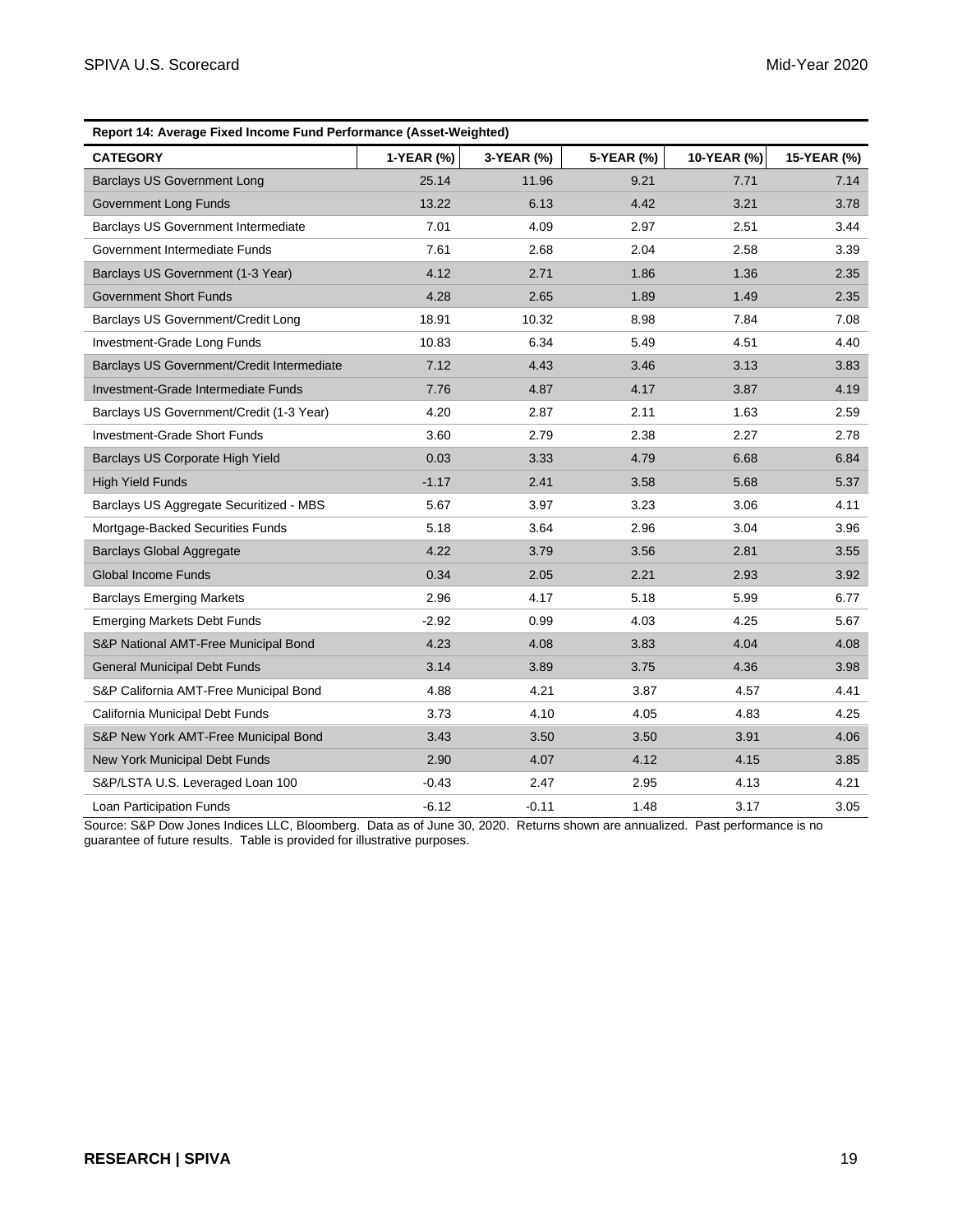| <b>Report 15: Quartile Breakpoints of Fixed Income Funds</b> |                       |                        |                       |  |
|--------------------------------------------------------------|-----------------------|------------------------|-----------------------|--|
| <b>FUND CATEGORY</b>                                         | <b>THIRD QUARTILE</b> | <b>SECOND QUARTILE</b> | <b>FIRST QUARTILE</b> |  |
| 1-YEAR                                                       |                       |                        |                       |  |
| Government Long Funds                                        | 6.51                  | 8.03                   | 9.38                  |  |
| Government Intermediate Funds                                | 4.91                  | 6.62                   | 7.71                  |  |
| <b>Government Short Funds</b>                                | 2.66                  | 3.70                   | 4.52                  |  |
| Investment-Grade Long Funds                                  | 6.78                  | 8.09                   | 9.69                  |  |
| Investment-Grade Intermediate Funds                          | 5.25                  | 7.26                   | 8.44                  |  |
| <b>Investment-Grade Short Funds</b>                          | 2.08                  | 3.10                   | 3.69                  |  |
| <b>High-Yield Funds</b>                                      | $-2.92$               | $-1.03$                | 0.35                  |  |
| Mortgage-Backed Securities Funds                             | 4.43                  | 4.91                   | 5.47                  |  |
| <b>Global Income Funds</b>                                   | 0.15                  | 2.82                   | 4.33                  |  |
| <b>Emerging Markets Debt Funds</b>                           | $-2.65$               | $-1.02$                | 0.45                  |  |
| <b>General Municipal Debt Funds</b>                          | 2.40                  | 3.03                   | 3.93                  |  |
| California Municipal Debt Funds                              | 2.36                  | 3.07                   | 3.90                  |  |
| New York Municipal Debt Funds                                | 2.23                  | 2.62                   | 3.31                  |  |
| Loan Participation Funds                                     | $-4.17$               | $-3.11$                | $-2.34$               |  |
| 3-YEAR                                                       |                       |                        |                       |  |
| Government Long Funds                                        | 3.55                  | 4.35                   | 4.84                  |  |
| Government Intermediate Funds                                | 2.60                  | 2.88                   | 3.74                  |  |
| <b>Government Short Funds</b>                                | 1.95                  | 2.27                   | 2.80                  |  |
| Investment-Grade Long Funds                                  | 4.42                  | 5.15                   | 6.05                  |  |
| Investment-Grade Intermediate Funds                          | 3.45                  | 4.55                   | 5.05                  |  |
| <b>Investment-Grade Short Funds</b>                          | 2.00                  | 2.42                   | 2.65                  |  |
| <b>High-Yield Funds</b>                                      | 1.63                  | 2.24                   | 2.98                  |  |
| Mortgage-Backed Securities Funds                             | 3.09                  | 3.40                   | 3.74                  |  |
| <b>Global Income Funds</b>                                   | 1.48                  | 3.03                   | 3.79                  |  |
| <b>Emerging Markets Debt Funds</b>                           | 1.25                  | 1.99                   | 2.89                  |  |
| <b>General Municipal Debt Funds</b>                          | 3.18                  | 3.61                   | 4.13                  |  |
| California Municipal Debt Funds                              | 3.27                  | 3.73                   | 4.00                  |  |
| New York Municipal Debt Funds                                | 3.03                  | 3.24                   | 3.45                  |  |
| Loan Participation Funds                                     | 0.54                  | 0.93                   | 1.32                  |  |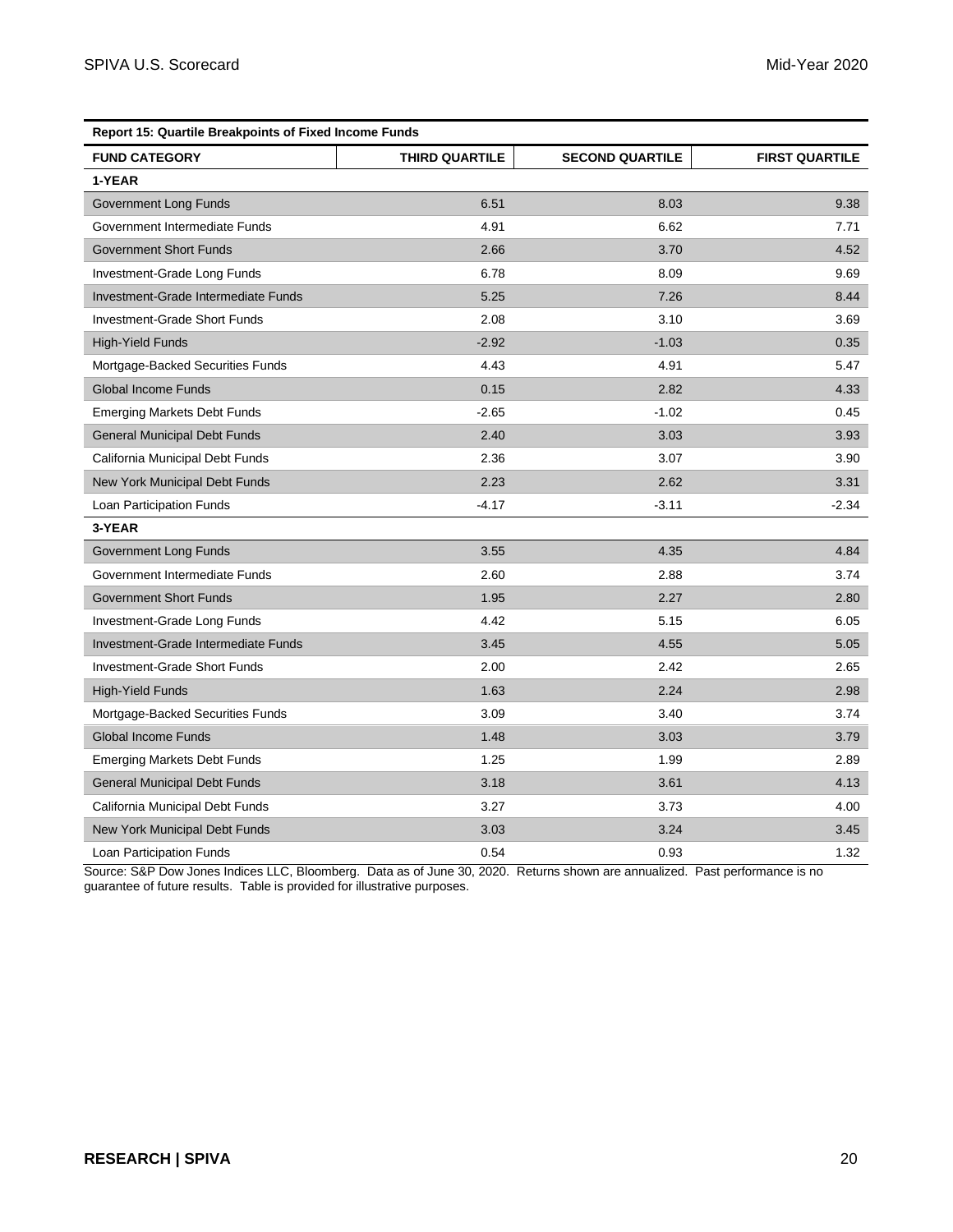| Report 15: Quartile Breakpoints of Fixed Income Funds (cont.) |                |                        |                       |
|---------------------------------------------------------------|----------------|------------------------|-----------------------|
| <b>FUND CATEGORY</b>                                          | THIRD QUARTILE | <b>SECOND QUARTILE</b> | <b>FIRST QUARTILE</b> |
| 5-YEAR                                                        |                |                        |                       |
| Government Long Funds                                         | 2.50           | 3.22                   | 3.59                  |
| Government Intermediate Funds                                 | 1.79           | 2.21                   | 2.75                  |
| <b>Government Short Funds</b>                                 | 1.42           | 1.68                   | 1.90                  |
| Investment-Grade Long Funds                                   | 3.94           | 4.49                   | 5.38                  |
| Investment-Grade Intermediate Funds                           | 2.98           | 3.86                   | 4.20                  |
| Investment-Grade Short Funds                                  | 1.69           | 2.00                   | 2.21                  |
| <b>High-Yield Funds</b>                                       | 2.79           | 3.47                   | 4.07                  |
| Mortgage-Backed Securities Funds                              | 2.52           | 2.80                   | 3.17                  |
| <b>Global Income Funds</b>                                    | 1.81           | 3.09                   | 3.65                  |
| <b>Emerging Markets Debt Funds</b>                            | 2.87           | 3.78                   | 4.38                  |
| <b>General Municipal Debt Funds</b>                           | 3.08           | 3.49                   | 3.90                  |
| California Municipal Debt Funds                               | 3.26           | 3.65                   | 4.09                  |
| New York Municipal Debt Funds                                 | 3.07           | 3.35                   | 3.45                  |
| Loan Participation Funds                                      | 1.51           | 1.78                   | 2.36                  |
| 10-YEAR                                                       |                |                        |                       |
| Government Long Funds                                         | 2.43           | 2.95                   | 3.33                  |
| Government Intermediate Funds                                 | 1.48           | 1.65                   | 2.64                  |
| <b>Government Short Funds</b>                                 | 0.95           | 1.34                   | 1.65                  |
| Investment-Grade Long Funds                                   | 3.80           | 4.22                   | 5.34                  |
| Investment-Grade Intermediate Funds                           | 2.84           | 3.69                   | 4.21                  |
| Investment-Grade Short Funds                                  | 1.64           | 1.83                   | 2.24                  |
| <b>High-Yield Funds</b>                                       | 5.26           | 5.66                   | 6.07                  |
| Mortgage-Backed Securities Funds                              | 2.49           | 2.80                   | 3.12                  |
| <b>Global Income Funds</b>                                    | 2.01           | 2.81                   | 3.61                  |
| <b>Emerging Markets Debt Funds</b>                            | 3.85           | 4.56                   | 4.90                  |
| <b>General Municipal Debt Funds</b>                           | 3.73           | 4.10                   | 4.52                  |
| California Municipal Debt Funds                               | 4.36           | 4.59                   | 4.96                  |
| New York Municipal Debt Funds                                 | 3.51           | 3.84                   | 4.13                  |
| Loan Participation Funds                                      | 3.24           | 3.37                   | 3.76                  |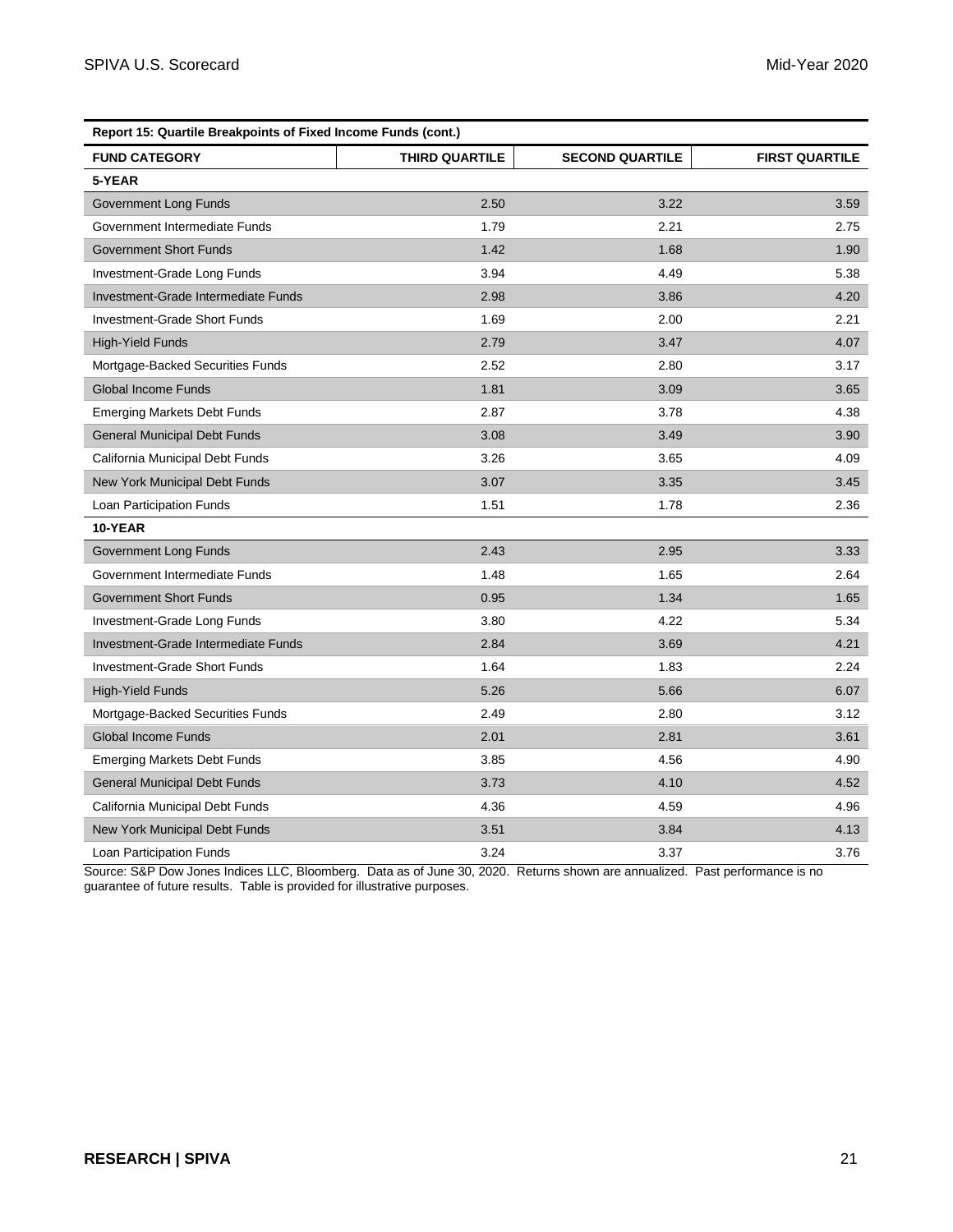| Report 15: Quartile Breakpoints of Fixed Income Funds (cont.) |                |                        |                       |
|---------------------------------------------------------------|----------------|------------------------|-----------------------|
| <b>FUND CATEGORY</b>                                          | THIRD QUARTILE | <b>SECOND QUARTILE</b> | <b>FIRST QUARTILE</b> |
| 15-YEAR                                                       |                |                        |                       |
| Government Long Funds                                         | 3.12           | 3.67                   | 4.22                  |
| Government Intermediate Funds                                 | 2.62           | 2.93                   | 3.59                  |
| <b>Government Short Funds</b>                                 | 1.87           | 2.26                   | 2.45                  |
| Investment-Grade Long Funds                                   | 3.85           | 4.38                   | 5.12                  |
| Investment-Grade Intermediate Funds                           | 3.54           | 4.10                   | 4.46                  |
| Investment-Grade Short Funds                                  | 2.34           | 2.58                   | 2.88                  |
| High-Yield Funds                                              | 5.19           | 5.52                   | 5.88                  |
| Mortgage-Backed Securities Funds                              | 3.27           | 3.63                   | 3.94                  |
| Global Income Funds                                           | 2.81           | 3.72                   | 4.43                  |
| <b>Emerging Markets Debt Funds</b>                            | 5.66           | 6.18                   | 6.27                  |
| <b>General Municipal Debt Funds</b>                           | 3.63           | 3.86                   | 4.11                  |
| California Municipal Debt Funds                               | 3.86           | 4.12                   | 4.28                  |
| New York Municipal Debt Funds                                 | 3.64           | 3.84                   | 3.99                  |
| Loan Participation Funds                                      | 3.15           | 3.29                   | 3.55                  |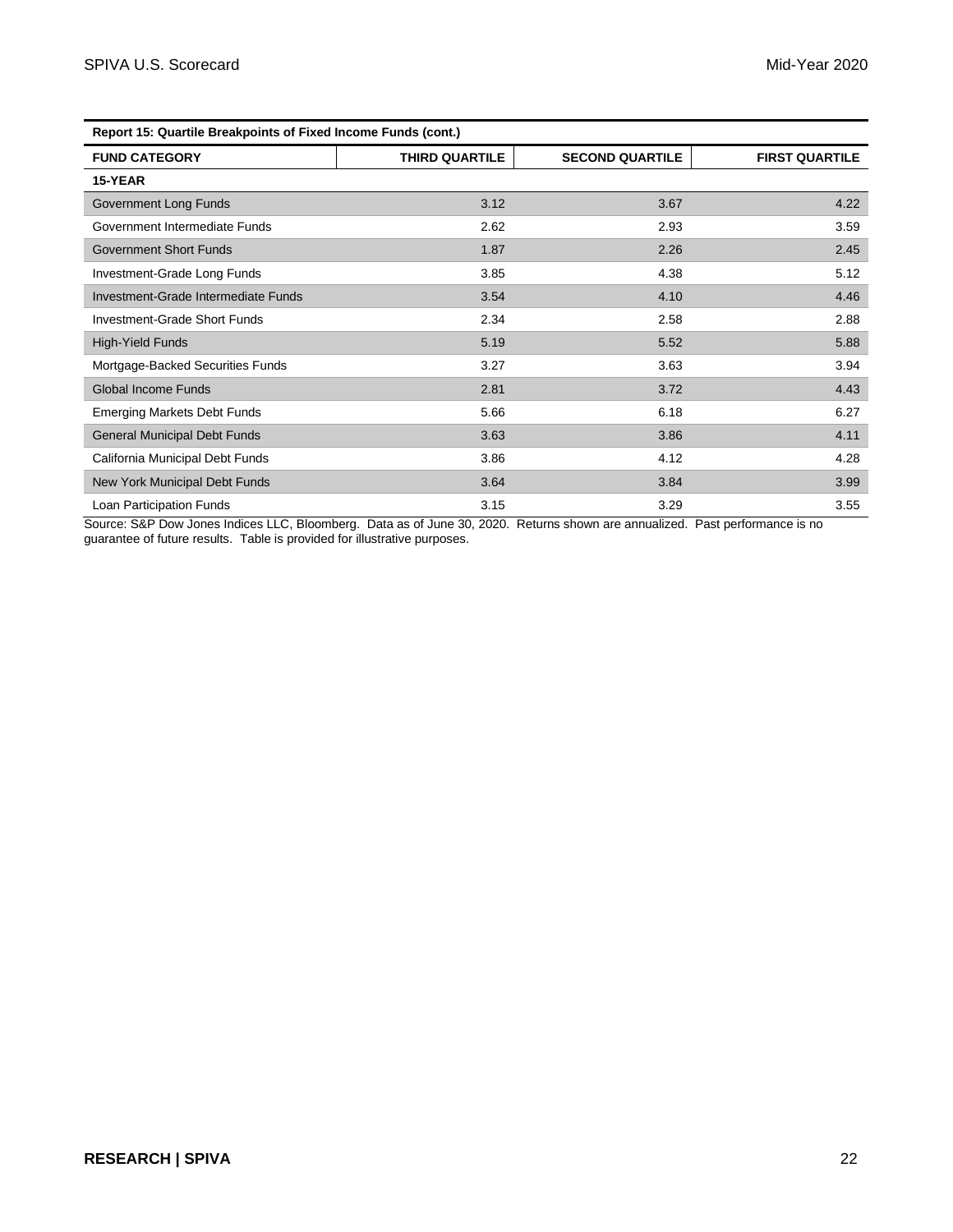# **APPENDIX A**

# **SPIVA Styles and Lipper Fund Classifications**

The CRSP Survivor-Bias-Free US Mutual Fund Database is the only complete database of both active and liquidated or merged mutual funds. It was created in 1995 and contains fund data from December 1961. Current and historical data from August 1998 has been supplied by Lipper and Thomson Reuters. The fund classifications are based upon the Lipper fund classification system. The SPIVA Scorecard covers domestic equity, global equity, and global fixed income categories.

# **U.S. Equity**

SPIVA covers major capitalization levels (large-, mid-, small-, and multi-cap funds) and investment styles (growth, core, and value). S&P Dow Jones Indices uses the Lipper fund classifications, which determine a fund portfolio's capitalization and investment style assignments.

Lipper assigns a market capitalization to each fund based on the percentages of a fund's three-year weighted equity assets that fall into each of Lipper's three defined market capitalization slices. The market capitalization breakpoints are calculated using all common stocks, excluding all non-U.S. domiciled stocks and ADRs, trading on the NYSE, AMEX, and NASDAQ. Funds are assigned to the capitalization level in which they have a 75% or higher weighting. Any fund that has less than 75% of its three-year weighted allocation in any of the three market capitalization ranges is classified as a multicap fund.

For investment style selection, the Lipper classification system uses three-year fundamental portfolio characteristics (price/earnings, price/book, and three-year sales-per-share growth) and, if necessary, confirming secondary characteristics (price-to-sales and price-to-operating cash flow). Fund statistics are compared to their relevant S&P Dow Jones Indices capitalization-level index to determine the growth, core, or value style.

In some cases, S&P Dow Jones Indices combines closely related Lipper fund classifications in one SPIVA category. Exhibit 2 maps the SPIVA U.S. Equity fund categories to Lipper classifications.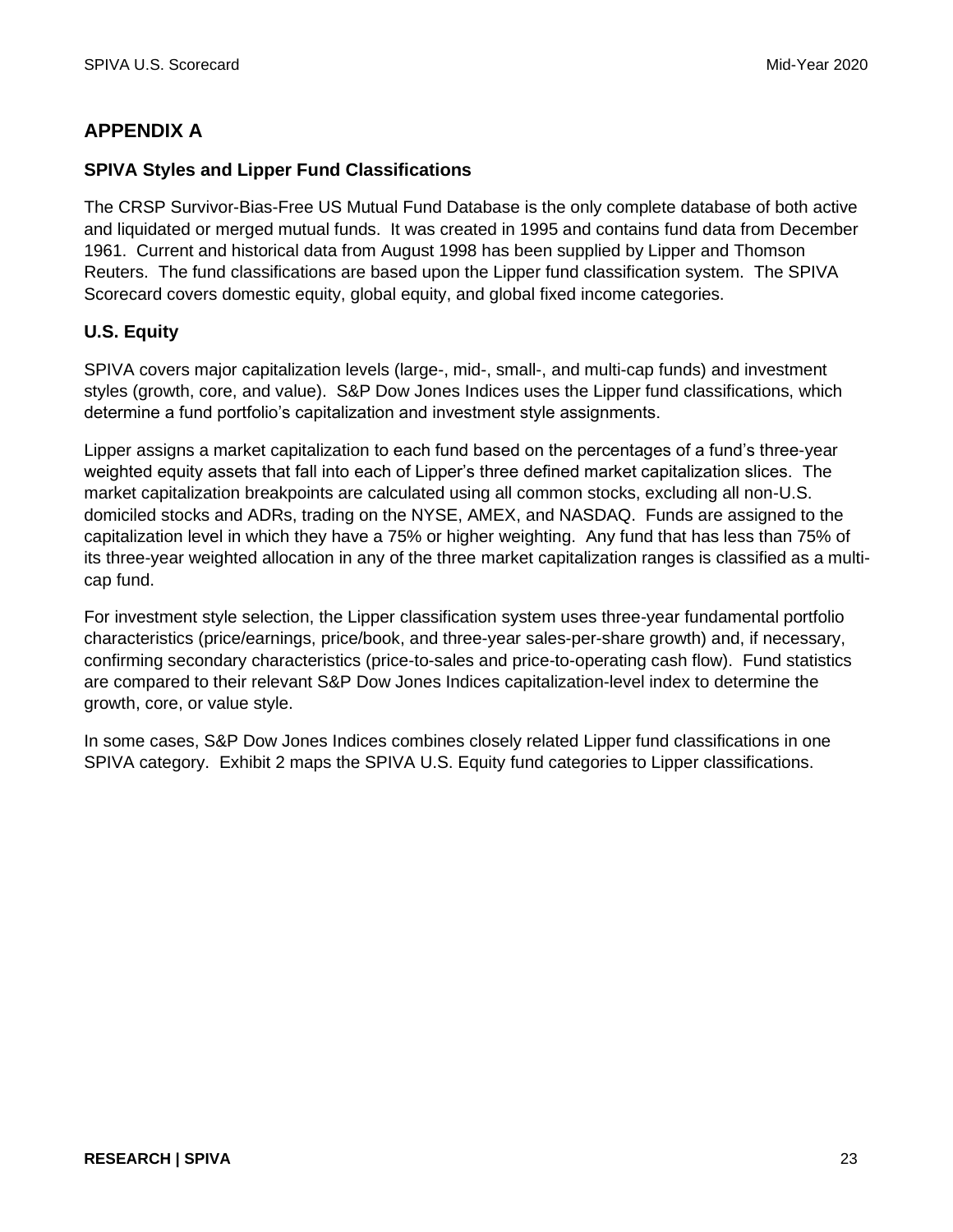| <b>Exhibit A1: U.S. Equity Category Mappings</b> |                                   |
|--------------------------------------------------|-----------------------------------|
| <b>SPIVA CATEGORY</b>                            | <b>LIPPER FUND CLASSIFICATION</b> |
| Large-Cap Growth Funds                           | Large-Cap Growth Funds            |
| Large-Cap Core Funds                             | Large-Cap Core Funds              |
| Large-Cap Value Funds                            | Large-Cap Value Funds             |
|                                                  | <b>Equity Income Funds</b>        |
| Mid-Cap Growth Funds                             | Mid-Cap Growth Funds              |
| Mid-Cap Core Funds                               | Mid-Cap Core Funds                |
| Mid-Cap Value Funds                              | Mid-Cap Value Funds               |
| Small-Cap Growth Funds                           | Small-Cap Growth Funds            |
| Small-Cap Core Funds                             | Small-Cap Core Funds              |
| Small-Cap Value Funds                            | Small-Cap Value Funds             |
| Multi-Cap Growth Funds                           | Multi-Cap Growth Funds            |
| Multi-Cap Core Funds                             | Multi-Cap Core Funds              |
| Multi-Cap Value Funds                            | Multi-Cap Value Funds             |
| <b>Real Estate Funds</b>                         | <b>Real Estate Funds</b>          |

Source: S&P Dow Jones Indices LLC, Lipper. Table is provided for illustrative purposes.

# **International Equity**

For international equity, SPIVA reports on four major categories (Global, International, International Small-Cap, and Emerging Market Funds) of interest to global asset allocators. These categories also include multiple Lipper capitalization and style classifications.

| <b>Exhibit A2: Global Equity Category Mappings</b> |                                           |  |  |
|----------------------------------------------------|-------------------------------------------|--|--|
| <b>SPIVA CATEGORY</b>                              | <b>LIPPER FUND CLASSIFICATION</b>         |  |  |
|                                                    | Global Large-Cap Growth Funds             |  |  |
|                                                    | Global Large-Cap Core Funds               |  |  |
| <b>Global Funds</b>                                | Global Large-Cap Value Funds              |  |  |
|                                                    | Global Multi-Cap Growth Funds             |  |  |
|                                                    | Global Multi-Cap Core Funds               |  |  |
|                                                    | Global Multi-Cap Value Funds              |  |  |
|                                                    | International Large-Cap Growth Funds      |  |  |
|                                                    | International Large-Cap Core Funds        |  |  |
| International Funds                                | International Large-Cap Value Funds       |  |  |
|                                                    | International Multi-Cap Growth Funds      |  |  |
|                                                    | International Multi-Cap Core Funds        |  |  |
|                                                    | International Multi-Cap Value Funds       |  |  |
|                                                    | International Small-/Mid-Cap Growth Funds |  |  |
| International Small-Cap Funds                      | International Small-/Mid-Cap Core Funds   |  |  |
|                                                    | International Small-/Mid-Cap Value Funds  |  |  |
| <b>Emerging Market Funds</b>                       | <b>Emerging Markets Funds</b>             |  |  |

Source: S&P Dow Jones Indices LLC, Lipper. Table is provided for illustrative purposes.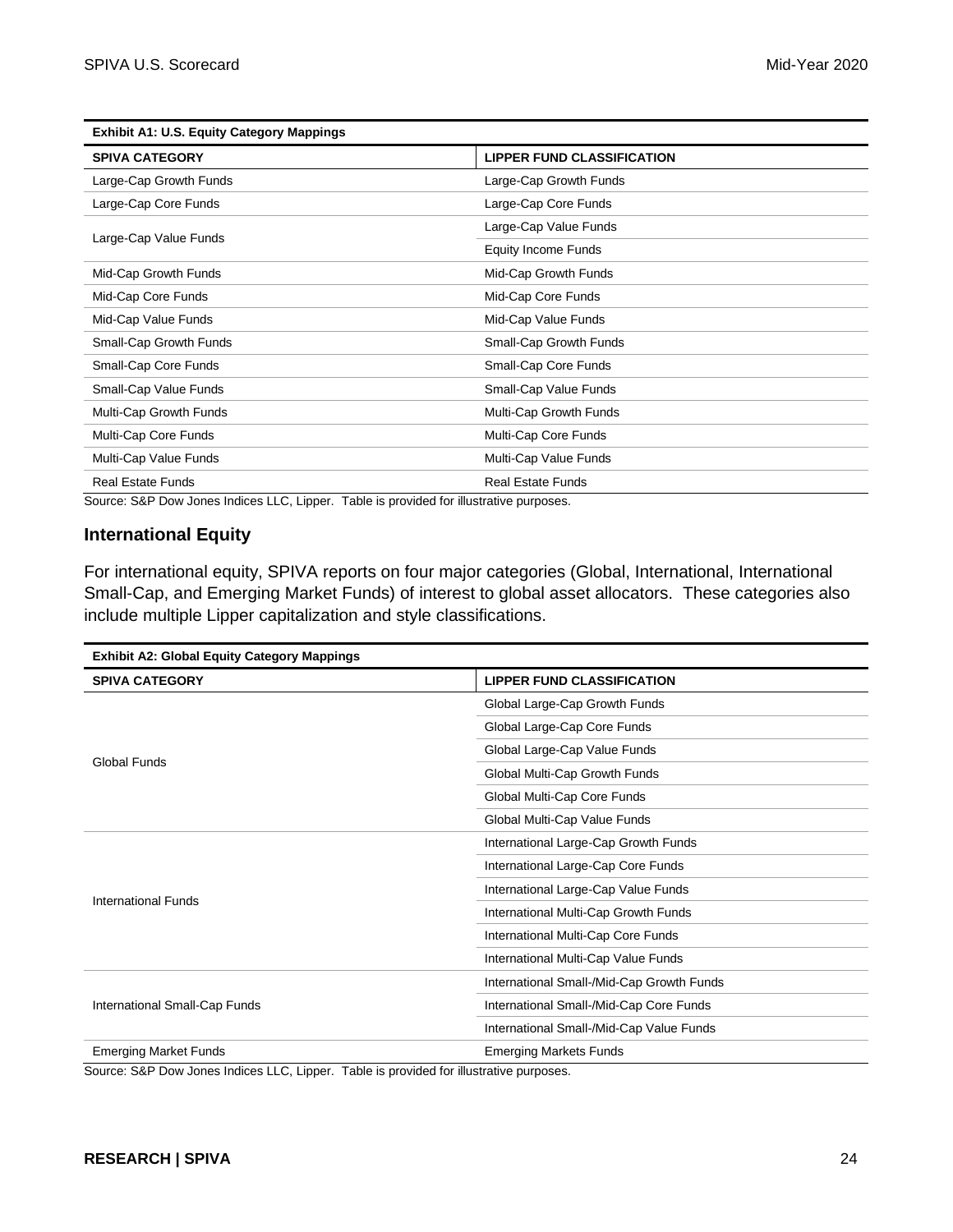# **Fixed Income**

SPIVA reports on nine domestic, two global, and three municipal fixed income categories. The Lipper domestic fixed income classifications are based on maturity and credit quality. For maturity, long is 10+ years, intermediate is 5-10 years, short/intermediate is 1-5 years, and short is 1-3.5 years. For credit quality, bonds are assigned to U.S. Treasury, U.S. Government (includes government and agency issues), A- or BBB-rated (according to Lipper fund rating methodology), Loan Participations, and High Yield classifications. Lipper also includes U.S. Mortgages and GNMA classifications.

In global fixed income, Lipper differentiates between global (including the U.S.) and international (excluding the U.S.) objectives. For municipal debt funds, we include the general classification (invests in the top four credit ratings) plus two state funds (California and New York).

| <b>Exhibit A3: Fixed Income Category Mappings</b> |                                                |  |
|---------------------------------------------------|------------------------------------------------|--|
| <b>SPIVA CATEGORY</b>                             | <b>LIPPER FUND CLASSIFICATION</b>              |  |
| Government Long Funds                             | General U.S. GovernmentFunds                   |  |
|                                                   | General U.S. Treasury Funds                    |  |
| Government Intermediate Funds                     | Intermediate U.S. Government                   |  |
|                                                   | Short-Intermediate U.S. Government             |  |
| <b>Government Short Funds</b>                     | Short U.S. Government Funds                    |  |
|                                                   | Short U.S. Treasury                            |  |
| Investment-Grade Long Funds                       | Corporate Debt Funds A-Rated                   |  |
|                                                   | Corporate Debt Funds BBB-Rated                 |  |
| Investment-Grade Intermediate Funds               | Intermediate Investment-Grade Debt Funds       |  |
|                                                   | Short-Intermediate Investment-Grade Debt Funds |  |
| Investment-Grade Short Funds                      | Short Investment-Grade Debt Funds              |  |
| <b>High-Yield Funds</b>                           | <b>High Current Yield Funds</b>                |  |
| Mortgage-Backed Securities Funds                  | U.S. Mortgage Funds                            |  |
|                                                   | <b>GNMA Funds</b>                              |  |
| Global Income Funds                               | Global Income Funds                            |  |
|                                                   | International Income Funds                     |  |
| <b>Emerging Market Debt Funds</b>                 | <b>Emerging Market Debt Funds</b>              |  |
| <b>General Municipal Debt Funds</b>               | <b>General Municipal Debt Funds</b>            |  |
| California Municipal Debt Funds                   | California Municipal Debt Funds                |  |
| New York Municipal Debt Funds                     | New York Municipal Debt Funds                  |  |
| Loan Participation Funds                          | Loan Participation Funds                       |  |

Source: S&P Dow Jones Indices LLC, Lipper. Table is provided for illustrative purposes.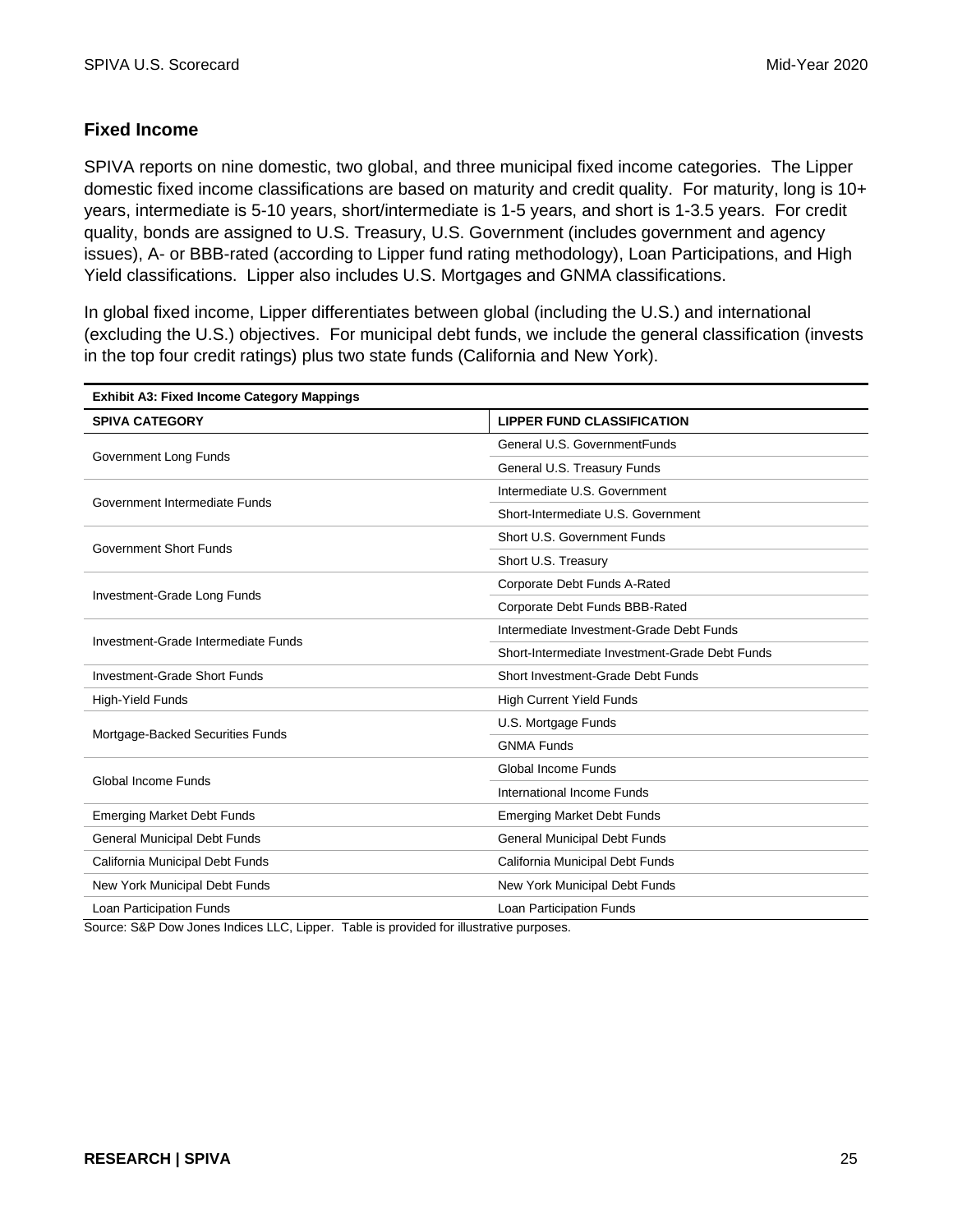# **APPENDIX B: GLOSSARY**

#### **Percentage of Funds Outperformed by the Index**

To correct for survivorship bias, we use the opportunity set available at the beginning of the period as the denominator. We determine the count of funds that have survived and beat the index. We then report the index outperformance percentage.

# **Survivorship (%)**

This measure represents the percentage of funds in existence at the beginning of the time period that is still active at the end of the time period.

# **Style Consistency (%)**

This calculation shows the percentage of funds that had the same style classification at the end of the time period as at the beginning of the time period.

#### **Equal-Weighted Fund Performance**

Equal-weighted returns for a particular style category are determined by calculating a simple average return of all active funds in that category in a particular month.

#### **Asset-Weighted Fund Performance**

Asset-weighted returns for a particular style category are determined by calculating a weighted average return of all funds in that category in a particular month, with each fund's return weighted by its total net assets. Asset-weighted returns are a better indicator of fund category performance because they more accurately reflect the returns of the total money invested in that particular style category.

#### **Quartiles Breakpoints**

The p<sup>th</sup> percentile for a set of data is the value that is greater than or equal to p% of the data, but is less than or equal to (100 - p)% of the data. In other words, it is a value that divides the data into two parts: the lower p% of the values and the upper (100-p)% of the values. The first quartile is the  $75<sup>th</sup>$ percentile, the value separating the elements of a population into the lower 75% and the upper 25%. The second quartile is the  $50<sup>th</sup>$  percentile and the third quartile is the  $25<sup>th</sup>$  percentile. For fund category quartiles in a particular time horizon, the data used is the return of the largest share class of the fund net of fees, excluding loads.

#### **Survivorship Bias**

Many funds might liquidate or merge during a period of study. This usually occurs due to continued poor performance by the fund. Therefore, if index returns were compared to fund returns using only surviving funds, the comparison would be biased in favor of the fund category. These reports remove this bias by (a) using the entire investment opportunity set, made up of all funds in that particular category at the outset of the period, as the denominator for outperformance calculations, (b) explicitly showing the survivorship rate in each category, and (c) constructing peer average return series for each category based on all available funds at the outset of the period.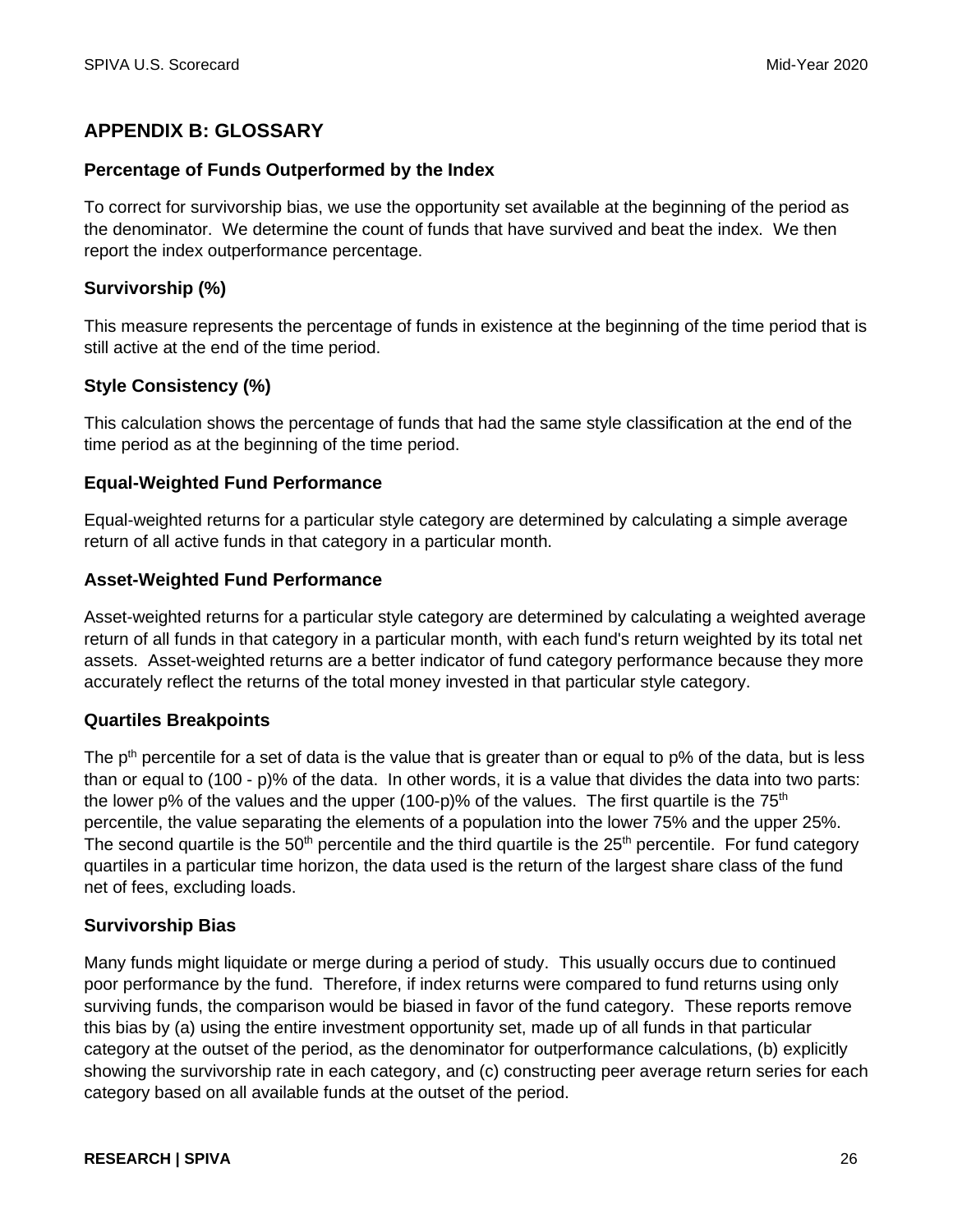# **Fees**

The fund returns used are net of fees, excluding loads.

# **INDICES<sup>1</sup>**

A benchmark index provides an investment vehicle against which fund performance can be measured.

# **U.S. Equity**

# S&P 500

Widely regarded as the best single gauge of the U.S. equities market, this market-capitalizationweighted index includes a representative sample of 500 leading companies in the foremost industries of the U.S. economy and provides over 80% coverage of U.S. equities.

# S&P MIDCAP 400

This index consists of 400 mid-sized companies and covers approximately 7% of the U.S. equities market.

# S&P SMALLCAP 600

This index consists of 600 small-cap stocks and covers approximately 3% of the U.S. equities market.

# S&P COMPOSITE 1500

This is a broad, market-capitalization-weighted index of 1500 stocks. This index is comprised of three size-based indices: the S&P 500, S&P MidCap 400, and S&P SmallCap 600, which measure the performance of large-, mid-, and small-cap stocks, respectively. This index represents 90% of U.S. equities.

# S&P 500 GROWTH AND VALUE INDICES

These indices form an exhaustive, multi-factor style series covering the entire market capitalization of the S&P 500. Constituents, weighted according to market capitalization, are classified as growth, value, or a mix of growth and value.

#### S&P MIDCAP 400 GROWTH AND VALUE INDICES

These indices form an exhaustive, multi-factor style series covering the entire market capitalization of the S&P MidCap 400.

# S&P SMALLCAP 600 GROWTH AND VALUE INDICES

These indices form an exhaustive, multi-factor style series covering the entire market capitalization of the S&P SmallCap 600.

<sup>1</sup> For more information on S&P Dow Jones Indices, please visit [https://www.spglobal.com/spdji/en/.](https://www.spglobal.com/spdji/en/)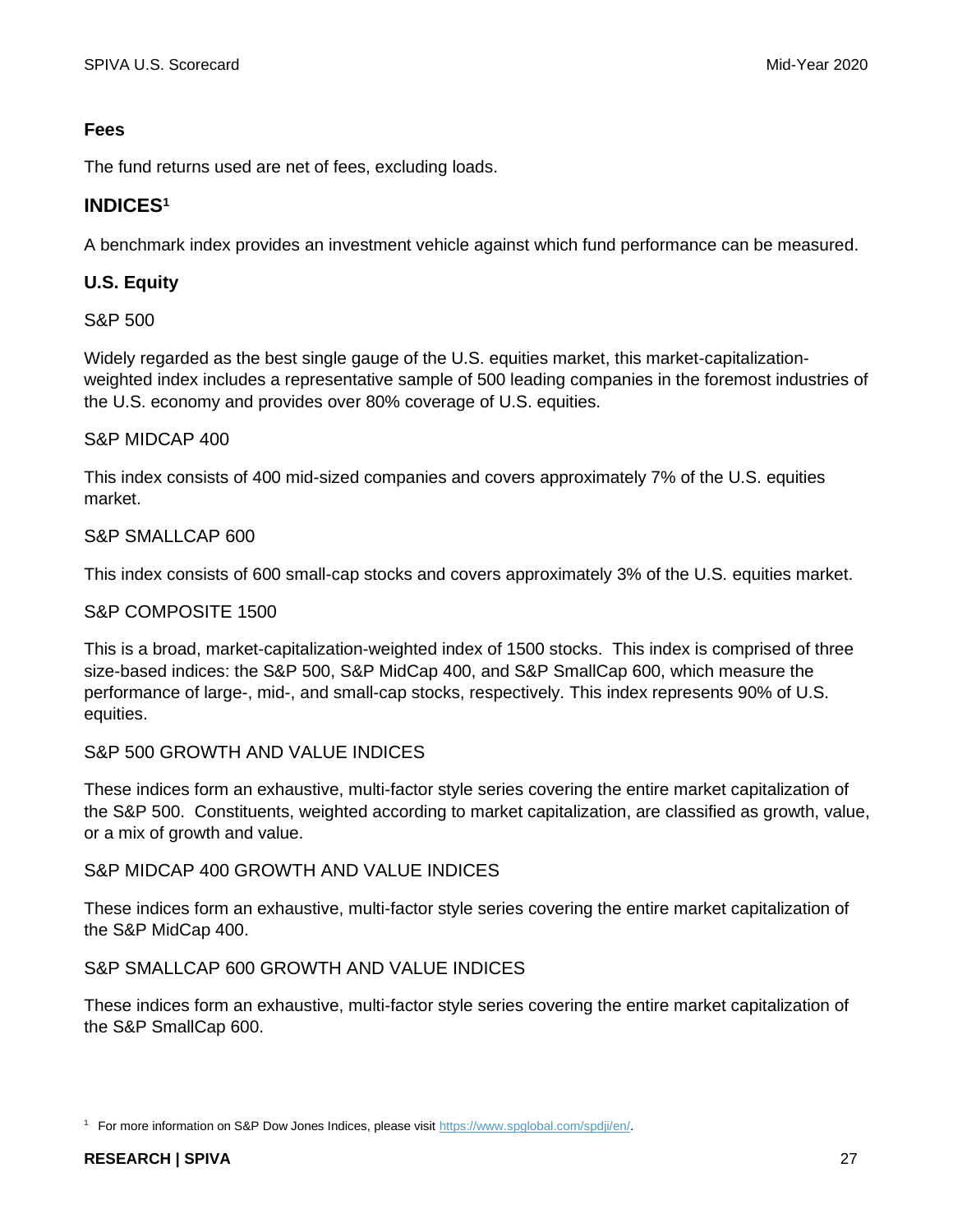# S&P COMPOSITE 1500 GROWTH AND VALUE INDICES

These indices form an exhaustive, multi-factor style series covering the entire market capitalization of the S&P Composite 1500.

#### S&P UNITED STATES REIT

This index measures the investable universe of publicly traded real estate investment trusts.

#### **International Equity**

#### S&P GLOBAL 1200

Capturing approximately 70% of the world's capital markets, the S&P Global 1200 is a composite of seven headline indices, many of which are accepted leaders in their regions. It includes the S&P 500 (U.S.), [S&P Europe 350](https://www.spglobal.com/spdji/en/indices/equity/sp-europe-350/#overview) (Europe), [S&P/TOPIX](https://www.spglobal.com/spdji/en/indices/equity/sp-topix-150/#overview) 150 (Japan), [S&P/TSX 60](https://www.spglobal.com/spdji/en/indices/equity/sp-tsx-60-index/#overview) (Canada), [S&P/ASX All](https://www.spglobal.com/spdji/en/indices/equity/sp-asx-all-australian-50/#overview)  [Australian 50](https://www.spglobal.com/spdji/en/indices/equity/sp-asx-all-australian-50/#overview) (Australia), [S&P Asia 50](https://www.spglobal.com/spdji/en/indices/equity/sp-asia-50/#overview) (Asia Ex-Japan), and [S&P Latin America 40](https://www.spglobal.com/spdji/en/indices/equity/sp-latin-america-40/#overview) (Latin America).

#### S&P 700

This index measures the non-U.S. component of the global equity markets, covering all the regions included in the S&P Global 1200, excluding the U.S. (S&P 500).

#### S&P DEVELOPED EX-U.S. SMALLCAP

This index represents the small-cap segment—the bottom 15%—of the world's universe of institutionally investable securities, excluding the U.S.

#### S&P/IFCI COMPOSITE

This index is widely recognized as a comprehensive and reliable measure of the world's emerging markets. It measures the returns of stocks that are legally and practically available to foreign market participants.

#### **Fixed Income<sup>2</sup>**

#### BARCLAYS CAPITAL LONG GOVERNMENT BOND INDEX

This index consists of U.S. Treasury and U.S. Government agency bonds with maturities greater than 10 years.

#### BARCLAYS CAPITAL INTERMEDIATE GOVERNMENT BOND INDEX

This index consists of U.S. Treasury and U.S. Government agency bonds with maturities from 1 to 10 years.

<sup>&</sup>lt;sup>2</sup> Barclays Capital Fixed Income Indices were formerly the Lehman Brothers Indices.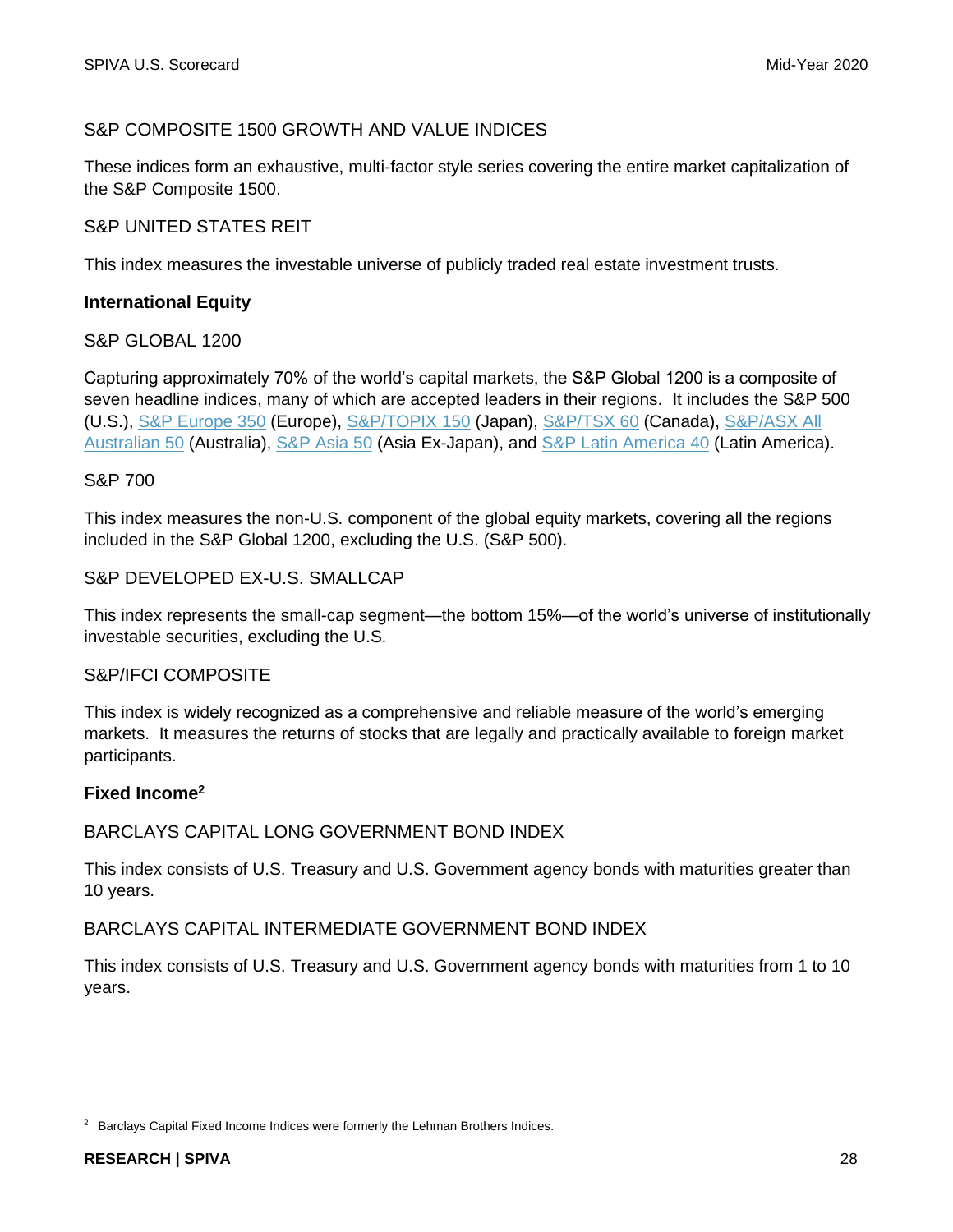# BARCLAYS CAPITAL 1-3 YEAR GOVERNMENT BOND INDEX

This index consists of U.S. Treasury and U.S. Government agency bonds with maturities from one to three years.

# BARCLAYS CAPITAL LONG GOVERNMENT/CREDIT BOND INDEX

This index covers corporate and non-corporate fixed income securities that are rated investment grade and have maturities greater than 10 years.

# BARCLAYS CAPITAL INTERMEDIATE GOVERNMENT/CREDIT BOND INDEX

This index covers corporate and non-corporate fixed income securities that are rated investment grade with maturities from 1 to 10 years.

#### BARCLAYS CAPITAL 1-3 YEAR GOVERNMENT/CREDIT BOND INDEX

This index covers corporate and non-corporate fixed income securities that are rated investment grade and have one to three years until their final maturity.

#### BARCLAYS CAPITAL HIGH YIELD BOND INDEX

This index includes all fixed income securities with a maximum quality rating of Ba1/BB+ (including defaulted issues), a minimum amount outstanding of USD 100 million, and at least one year to maturity.

#### BARCLAYS CAPITAL BROTHERS MORTGAGE-BACKED SECURITIES INDEX

This index includes 15- and 30-year fixed-rate securities backed by mortgage pools of the Government National Mortgage Association (GNMA), Federal Home Loan Mortgage Corporation (FHLMC), and Federal National Mortgage Association (FNMA).

#### BARCLAYS CAPITAL GLOBAL AGGREGATE BOND INDEX

This index covers the most-liquid portion of the global investment-grade, fixed-rate bond market, including government, credit, and collateralized securities.

#### BARCLAYS CAPITAL EMERGING MARKETS INDEX

This index includes fixed- and floating-rate USD-denominated debt from emerging markets.

#### S&P NATIONAL AMT-FREE MUNICIPAL BOND INDEX

This index is a broad, comprehensive, market-value-weighted index designed to measure the performance of the investment-grade U.S. municipal bonds that are exempt from the Alternative Minimum Tax.

#### S&P CALIFORNIA AMT-FREE MUNICIPAL BOND INDEX

This index is designed to measure the performance of the investment-grade California municipal bonds that are exempt from the Alternative Minimum Tax.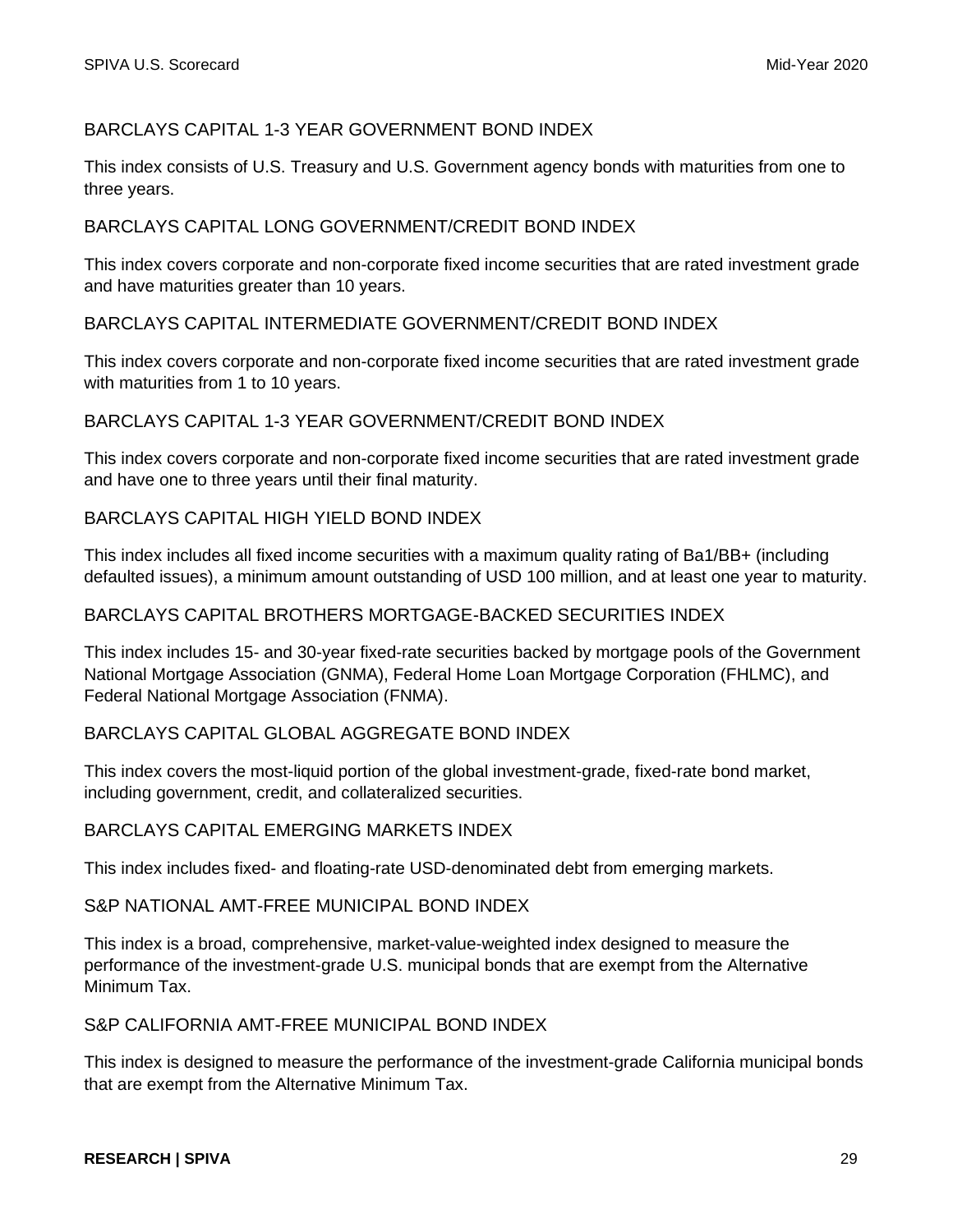# S&P NEW YORK AMT-FREE MUNICIPAL BOND INDEX

This index is designed to measure the performance of the investment-grade New York bonds that are exempt from the alternative minimum tax.

# S&P/LSTA U.S. LEVERAGED LOAN 100 INDEX

This index is designed to reflect the performance of the largest facilities in the floating-rate bank loan, or senior loan, market.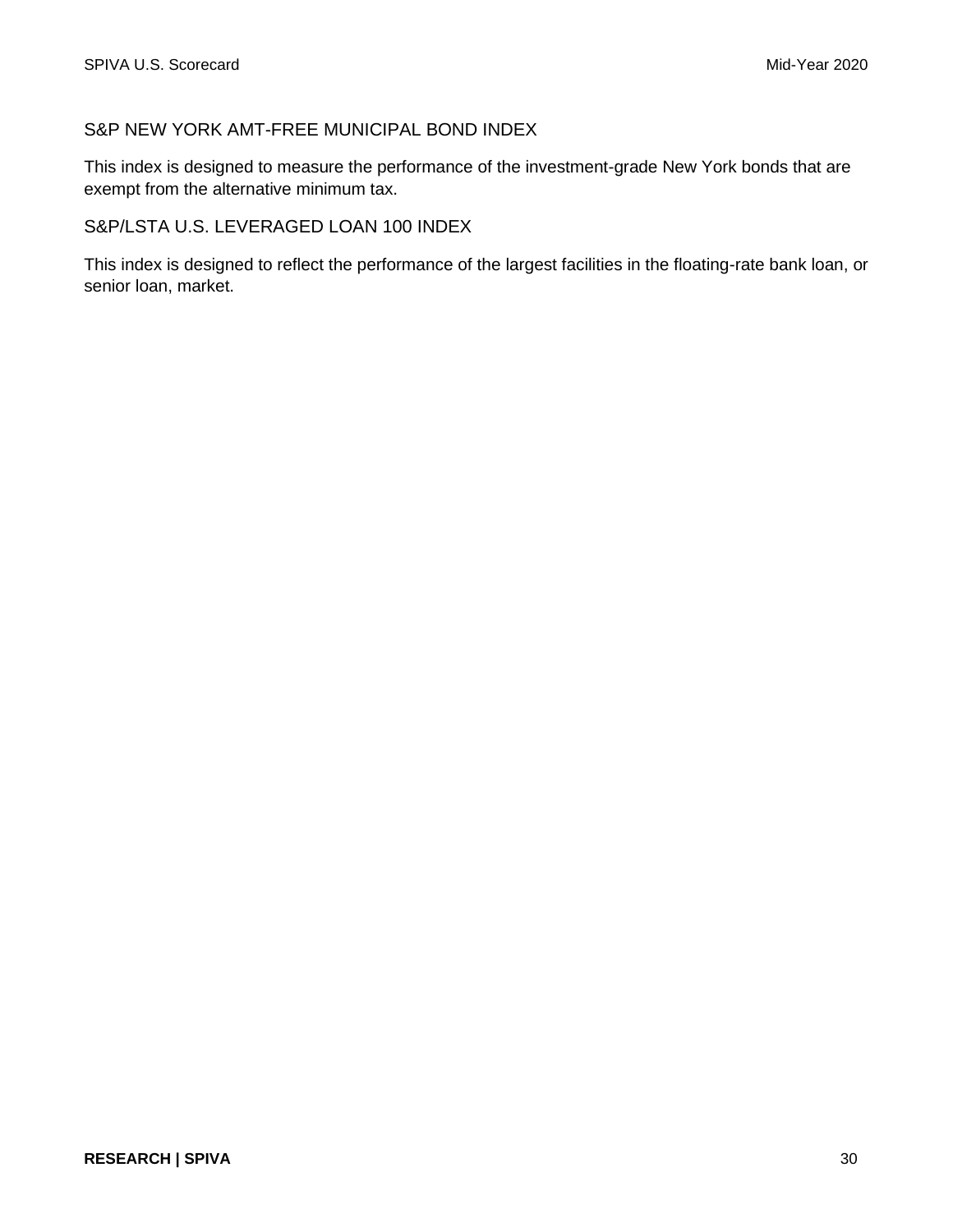| <b>S&amp;P DJI RESEARCH CONTRIBUTORS</b> |                           |                                  |
|------------------------------------------|---------------------------|----------------------------------|
| Sunjiv Mainie, CFA, CQF                  | Global Head               | sunjiv.mainie@spglobal.com       |
| Jake Vukelic                             | <b>Business Manager</b>   | jake.vukelic@spglobal.com        |
| <b>GLOBAL RESEARCH &amp; DESIGN</b>      |                           |                                  |
| <b>AMERICAS</b>                          |                           |                                  |
| Gaurav Sinha                             | Americas Head             | gaurav.sinha@spglobal.com        |
| Laura Assis                              | Analyst                   | laura.assis@spglobal.com         |
| Cristopher Anguiano, FRM                 | Analyst                   | cristopher.anguiano@spglobal.com |
| Nazerke Bakytzhan, PhD                   | Analyst                   | nazerke.bakytzhan@spglobal.com   |
| Smita Chirputkar                         | <b>Director</b>           | smita.chirputkar@spglobal.com    |
| Rachel Du                                | Senior Analyst            | rachel.du@spglobal.com           |
| Bill Hao                                 | <b>Director</b>           | wenli.hao@spglobal.com           |
| Qing Li                                  | Director                  | ging.li@spglobal.com             |
| Berlinda Liu, CFA                        | Director                  | berlinda.liu@spglobal.com        |
| Lalit Ponnala, PhD                       | Director                  | lalit.ponnala@spglobal.com       |
| Maria Sanchez, CIPM                      | Associate Director        | maria.sanchez@spqlobal.com       |
| Hong Xie, CFA                            | <b>Senior Director</b>    | hong.xie@spglobal.com            |
| APAC                                     |                           |                                  |
| Priscilla Luk                            | <b>APAC Head</b>          | priscilla.luk@spglobal.com       |
| Arpit Gupta                              | Senior Analyst            | arpit.gupta1@spglobal.com        |
| Akash Jain                               | Associate Director        | akash.jain@spglobal.com          |
| Anurag Kumar                             | Senior Analyst            | anurag.kumar@spglobal.com        |
| Xiaoya Qu                                | Senior Analyst            | xiaoya.qu@spglobal.com           |
| Yan Sun                                  | Senior Analyst            | yan.sun@spglobal.com             |
| Tim Wang                                 | Senior Analyst            | tim.wang@spglobal.com            |
| Liyu Zeng, CFA                           | Director                  | liyu.zeng@spglobal.com           |
| <b>EMEA</b>                              |                           |                                  |
| Andrew Innes                             | <b>EMEA Head</b>          | andrew.innes@spglobal.com        |
| Alberto Allegrucci                       | Senior Analyst            | alberto.allegrucci@spglobal.com  |
| Leonardo Cabrer, PhD                     | <b>Associate Director</b> | leonardo.cabrer@spglobal.com     |
| Andrew Cairns, CFA                       | Associate Director        | andrew.cairns@spglobal.com       |
| Jingwen Shi                              | Senior Analyst            | jingwen.shi@spglobal.com         |
| <b>INDEX INVESTMENT STRATEGY</b>         |                           |                                  |
| Craig J. Lazzara, CFA                    | Global Head               | craig.lazzara@spglobal.com       |
| Chris Bennett, CFA                       | Director                  | chris.bennett@spglobal.com       |
| Fei Mei Chan                             | Director                  | feimei.chan@spglobal.com         |
| Tim Edwards, PhD                         | Managing Director         | tim.edwards@spglobal.com         |
| Anu R. Ganti, CFA                        | Senior Director           | anu.ganti@spglobal.com           |
| Sherifa Issifu                           | Analyst                   | sherifa.issifu@spglobal.com      |